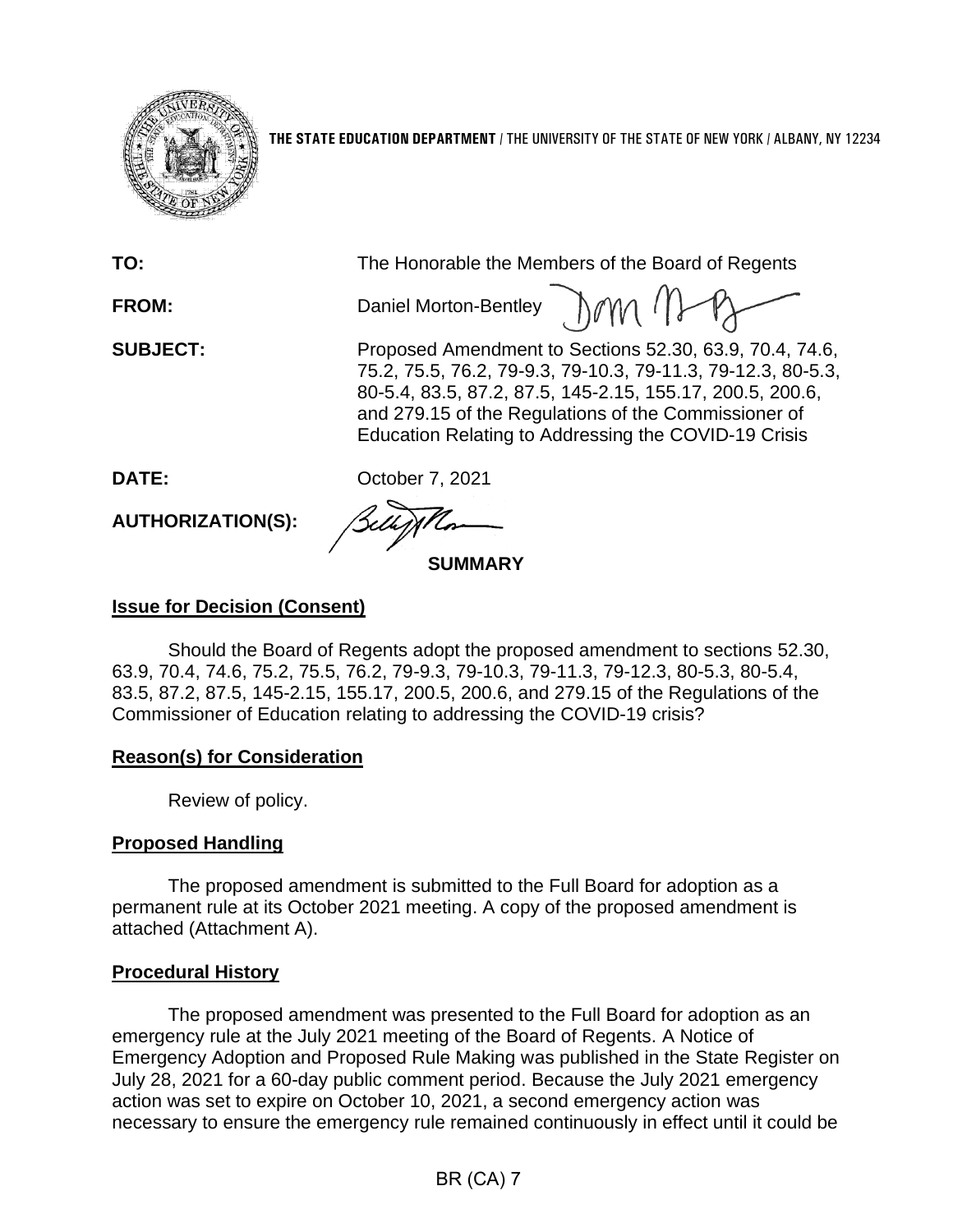permanently adopted at the October 2021 Regents meeting and take effect as a permanent rule.

Following publication in the State Register, the Department received no comments on the proposed amendment. Therefore, an Assessment of Public Comment is not required and no changes to the proposed amendment are needed. A Notice of Adoption will be published in the State Register on November 3, 2021. Supporting materials are available upon request from the Secretary to the Board of Regents.

### **Background Information**

### **Generally:**

On January 30, 2020, the World Health Organization designated the novel coronavirus, COVID-19, outbreak as a Public Health Emergency of International Concern. On March 7, 2020, the Governor of New York State declared a state disaster emergency for the entire State of New York pursuant to Executive Order 202. In response, the Department presented, and the Board of Regents voted to adopt, numerous emergency regulations to address issues resulting from interruptions caused by the COVID-19 crisis and to provide regulatory flexibility during the crisis.

As of June 25, 2021, the state of emergency is no longer in effect. However, the COVID-19 crisis continues to affect the State of New York. Therefore, to address additional issues resulting from the interruptions caused by the COVID-19 crisis and to provide additional regulatory flexibility, the Department is proposing further emergency regulatory amendments as follows:

#### **Higher Education:**

• Incidental Teaching**:**

At its December 2020 meeting, the Board of Regents permanently adopted regulatory amendments extending incidental teaching from up to five classroom hours a week to up to ten classroom hours a week during the 2020-2021 school year in response to the COVID-19 pandemic. This extension provided districts with additional flexibility in making teaching assignments, permitting certified teachers to teach a subject not covered by their certificate for up to ten classroom hours a week when no certified or qualified teachers are available after extensive and documented recruitment. The Department now proposes to extend incidental teaching from up to five classroom hours a week to up to ten classroom hours a week again during the 2021-2022 school year. This proposal continues to give districts another way to address staffing challenges exacerbated by the pandemic (Attachment A #1).

• Substitute Teachers:

Also at its December 2020 meeting, the Board of Regents permanently adopted regulatory amendments allowing substitute teachers who did not hold a valid certificate and were not working towards certification, but held a high school diploma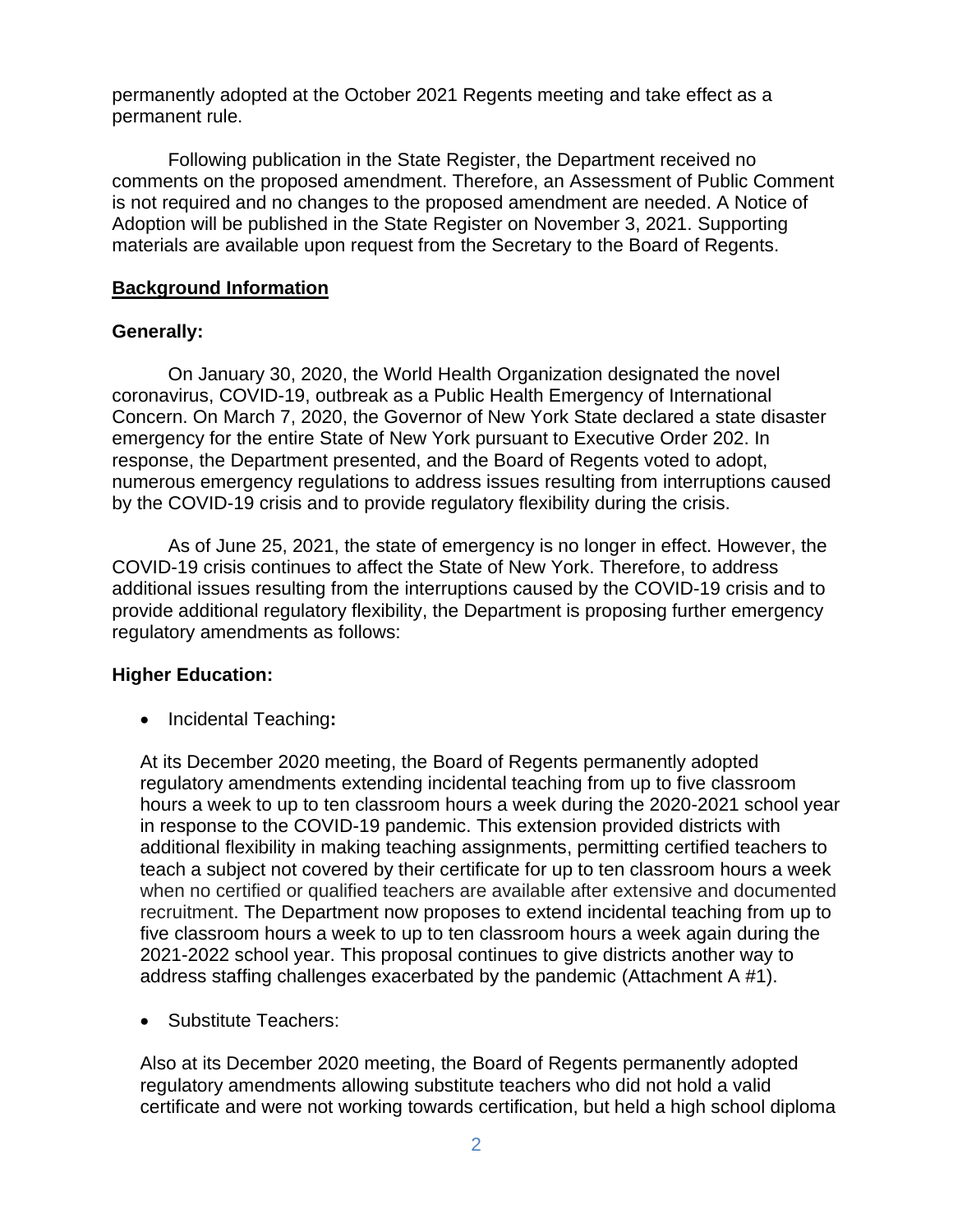or its equivalent, to be employed by a school district or BOCES for more than 40 days during the 2020-2021 school year under the following circumstances in response to the pandemic:

- $\circ$  In extreme circumstances, these substitute teachers may be employed by the district or BOCES for up to an additional 50 days (90 days total in a school year) if the district superintendent or the superintendent (for school districts that are not a component district of a BOCES) certifies that the district or BOCES, as applicable, has conducted a good faith recruitment search for a properly certified candidate and determined that there are no available certified teachers that can perform the duties of such position.
- o In rare circumstances, a district or BOCES may hire a substitute teacher beyond the 90 days, if a district superintendent or the superintendent attests that a good faith recruitment search has been conducted and that there are still no available certified teachers who can perform the duties of such position and that a particular substitute teacher is needed to work with a specific class or group of students until the end of the school year.

The Department is proposing to permit this flexibility again for substitute teachers who do not hold a valid certificate and are not working towards certification, but hold a high school diploma or its equivalent, during the 2021-2022 school year. This proposed extension enables districts to continually address the teacher shortages exacerbated by the pandemic with substitute teachers, if needed, subject to the same conditions as were in place last year (Attachment A #2).

• Special Education Teaching Assignments in Grades 7-12:

The Department has received feedback from the field suggesting that there has been a shortage of special education teachers who are certified to teach students with disabilities in grades 7-12 during the COVID-19 pandemic. The Department is therefore proposing to allow teachers who hold a valid certificate in Students With Disabilities (Grades 1-6), Students With Disabilities (Grades 5-9) generalist, or Students With Disabilities (Grades 5-9) content specialist to teach students with disabilities in grades 7-12 during the 2021-2022 school year, provided that they otherwise meet all certification requirements for the teaching assignment. If these teachers instruct students with disabilities in grades 7-12 during the 2021- 2022 school year, and they seek Professional certification in the future in the same title as the special education certificate held, they would be able to have the experience gained during this year count toward the Professional certificate experience requirement.

This one-year flexibility would enable districts to fill hard-to-staff middle and high school special education teaching assignments with teachers who have a background in special education. With this proposal, special education teachers who hold the certificate titles listed above would be able to provide special education programs and services to students with disabilities in grades 7-12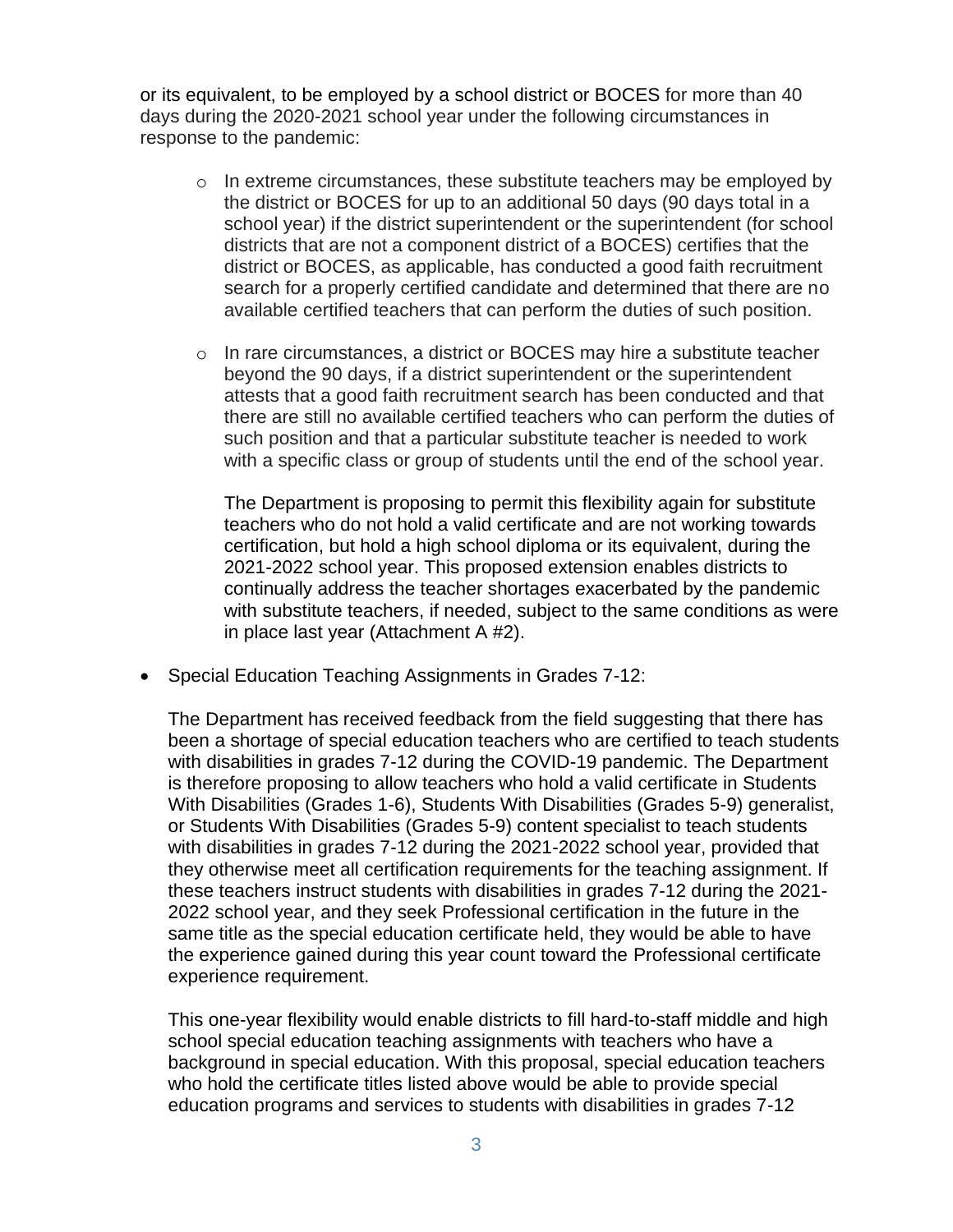through collaboration and consultation with general education teachers as integrated co-teachers, consultant teachers, and/or resource room teachers providing supplemental instruction. If they do not also hold subject area certification in grades 7-12, they would not be able to teach a special class in grades 7-12 in a subject area (Attachment A  $#3$ )<sup>1</sup>.

• Ability-to-Benefit (ATB) Test:

At its September 2020 meeting, the Board of Regents permanently adopted amendments to section 145-2.15 of the Commissioner's regulations providing that where testing centers and institutions are unable to administer and proctor the ATB during the state of emergency declared by the Governor for the COVID-19 crisis, the test may be administered and proctored remotely in accordance with federal requirements. In order to continue to provide this flexibility beyond the expiration of the state of emergency for individuals impacted by the COVID-19 crisis, the Department proposes to remove the language tying such amendment to the state of emergency. ATB tests must still be administered and proctored in accordance with federal requirements (Attachment A #4).

## **P12:**

• Snow Day Reporting:

At its April 2021 meeting, the Board of Regents permanently adopted amendments to section 155.17(f) of the Commissioner's regulations to require notification from superintendents whenever a school's emergency plan or building-level school safety plan is activated that results in the closing of a school building in the district for snow emergency days during the 2020-2021 school year. Previously, such notification was not required for routine snow emergency days, however, due to the COVID-19 crisis, the State has shifted to allowing and/or requiring remote instruction by many districts.

In response, the Department offered a pilot program in 2020-2021 school year allowing school districts to shift to remote instruction for days that a district would have otherwise closed due to a snow emergency. The Department has extended this school day pilot program through the 2021-2022 school year; therefore, regulatory amendments are needed to continue requiring the reporting of snow emergency days to the Department in the 2021-2022 school year. The notification of these remote instruction snow days is necessary for the Department to review and evaluate the snow day pilot program for possible future extension (Attachment A #5).

<sup>1</sup> If districts choose to use this flexibility, they will need to carefully consider the qualifications and experience of these special education teachers in order to make appropriate middle and high school special education teaching assignments, as well as provide opportunities for these teachers to engage in targeted professional learning. The Department will issue guidance to remind districts of the elements of effective collaboration and consultation between special and general education teachers. Professional learning opportunities to support special and general education teachers are available through the [Office](http://www.p12.nysed.gov/specialed/techassist/ed-partnership/home.html)  [of Special Education Educational Partnership](http://www.p12.nysed.gov/specialed/techassist/ed-partnership/home.html)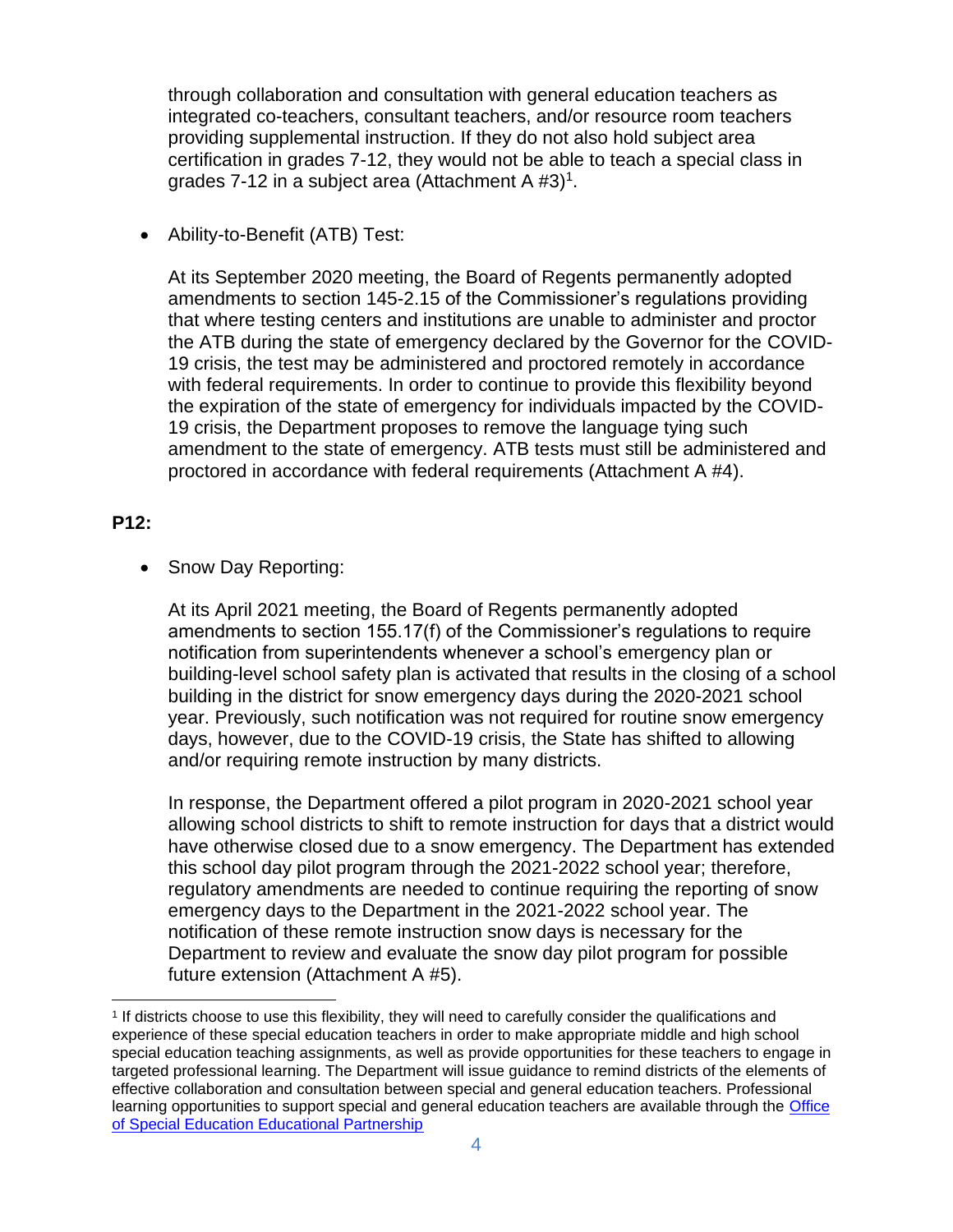• Special Education Due Process Hearings:

At its February 2021 meeting, the Board of Regents permanently adopted amendments to section 200.5(j)(5)(i) to allow impartial hearing officers to extend due process cases for up to 60 days rather than 30 days during the state of emergency declared for the COVID-19 crisis. The Department now proposes to extend this regulatory flexibility beyond the state of emergency to provide impartial hearing officers with continued flexibility as the COVID-19 crisis continues to affect witnesses', administrators', and parents' availability to participate in due process hearings (Attachment A #6).

## **Professions:**

• Continuous Experience:

At its February 2021 meeting, the Board of Regents permanently adopted amendments to sections 75.2, 75.5, and 76.2 of the Commissioner's regulations to allow the Department to excuse the continuous experience requirements for speech language pathology, audiology, and occupational therapy where such continuous experience could not be completed due to the state of emergency declared by the Governor pursuant to an Executive Order for the COVID-19 crisis. Since the state of emergency is no longer in effect, the Department proposes to amend such sections to remove language referencing the state of emergency in order to continue to provide the above flexibility for individuals impacted by the COVID-19 crisis (Attachment A #'s 7-10)

• In-Person Supervision Experience Requirements:

Also at its February 2021 meeting, the Board of Regents permanently adopted amendments to Sections 74.6(c)(1)(v), 74.6(d)(1)(v), 79-9.3(c), 79-10.3(d), 79- 11.3(c), and 79-12.3(c) of the Commissioner's regulations granting an exemption for in-person supervision experience requirements for licensed clinical social work, licensed master social work, mental health counseling, marriage and family counseling, creative arts therapy, and psychoanalysis where such in-person supervision could not be completed due to the state of emergency declared by the Governor pursuant to an Executive Order for the COVID-19 crisis. Again, because the state of emergency is no longer in effect, the Department proposes to amend such sections to remove language referencing the state of emergency in order to continue to provide the above flexibility for individuals impacted by the COVID-19 crisis (Attachment A #'s 11-16).

• COVID-19 Vaccine Pharmacists Administration:

Chapter 110 of the Laws of 2020 (Chapter 110) amended the Education Law to authorize licensed pharmacists to immunize patients against COVID-19. Pharmacists may administer this immunization pursuant to either patient specific orders or non-patient specific orders. The proposed amendment conforms the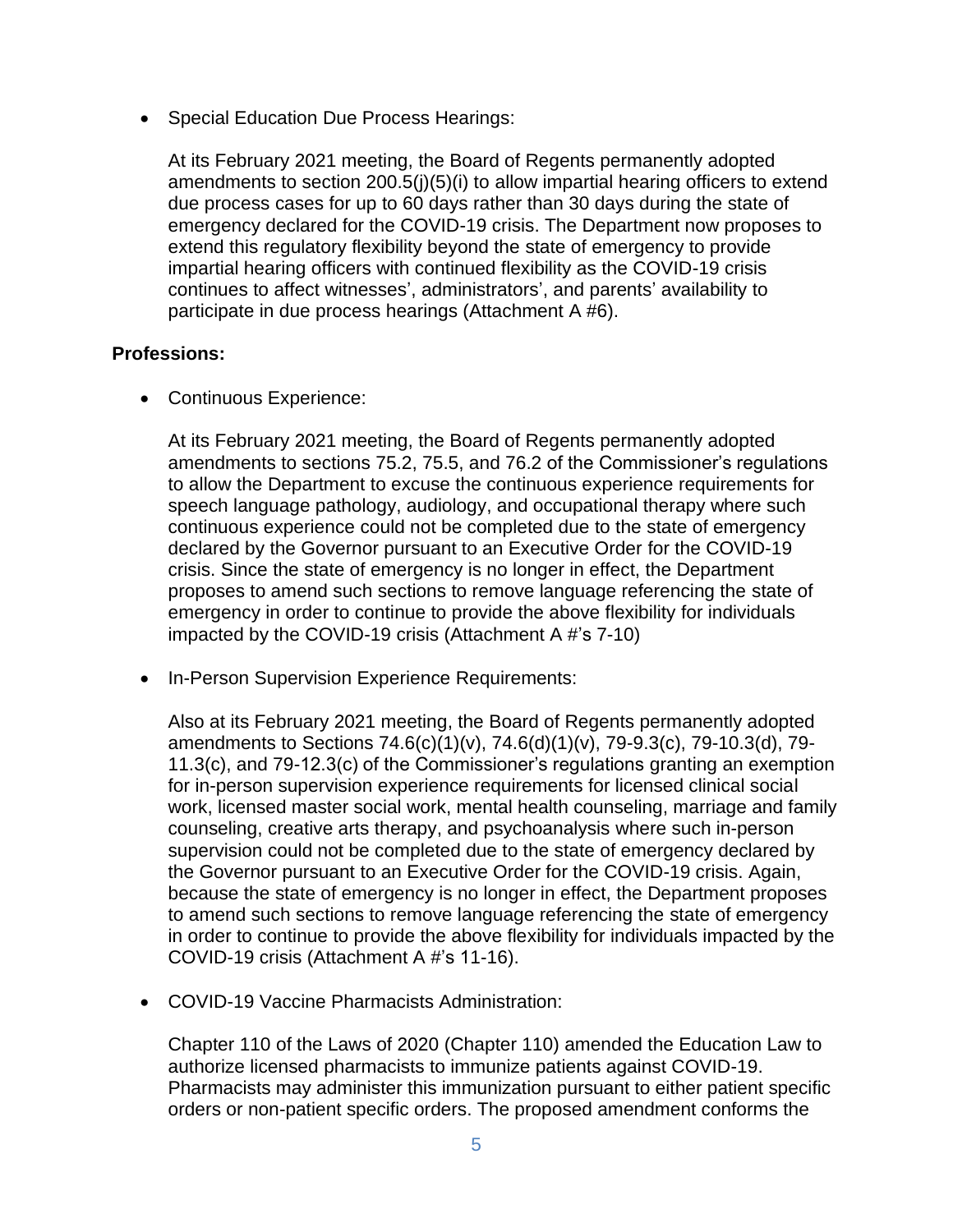Commissioner's regulations to Chapter 110 by adding the COVID-19 vaccine to the list of immunizations licensed pharmacists are authorized to administer pursuant to section 63.9 of the Commissioner's regulations. As with other immunizations that pharmacists are authorized to administer (such as immunizations to prevent influenza, pneumococcal disease, acute herpes zoster, meningococcal disease, etc.) pharmacists must be certified by the Department following completion of a satisfactory training program to administer the COVID-19 vaccination (Attachment A #17).

• Public Accounting Examination Timeframe:

Also at its February 2021 meeting, the Board of Regents permanently adopted amendments to section 70.4 of the Commissioner's regulations to allow the Department to accept passing examination scores from Public Accounting applicants that are outside the required 18-month examination window where such examinations could not be completed within 18 months due to the state of emergency declared by the Governor for the COVID-19 crisis. In order to continue this flexibility beyond the expiration of the state of emergency for individuals who continue to be impacted by the COVID-19 crisis, the Department now proposes to amend such section to remove the language linking such flexibility to the time period of the state of emergency (Attachment A #18).

• Social Work Experience Requirements:

At its February 2021 meeting, the Board of Regents permanently adopted amendments to section 52.3 of the Commissioner's regulation to allow the Department to modify professional educational program requirements for professional licensure, to the extent authorized by law, if such requirements cannot be successfully completed due to the State of emergency declared by the Governor pursuant to an Executive Order for the COVID-19 crisis.

In order to continue this flexibility beyond the expiration of the state of emergency for the profession of Social Work, the Department proposes to amend section 52.30 of the Commissioner's regulations to permit the Department to modify, to the extent authorized by law, the field experience, practicums or other such experience requirements relative to registered programs for licensed master social work and licensed clinical social work recognized as leading to licensure in licensed master social work and licensed clinical social work for individuals impacted by the COVID-19 crisis (Attachment A #19).

• Part 83 and Part 87 Appeals:

At its February 2021 meeting, the Board of Regents permanently adopted amendments to provide flexibility relating to Part 83 and Part 87 appeals and procedures:

o Section 83.5 was amended to permit the Commissioner to excuse the filing timeframes relating to appeals to the Commissioner of a hearing officer's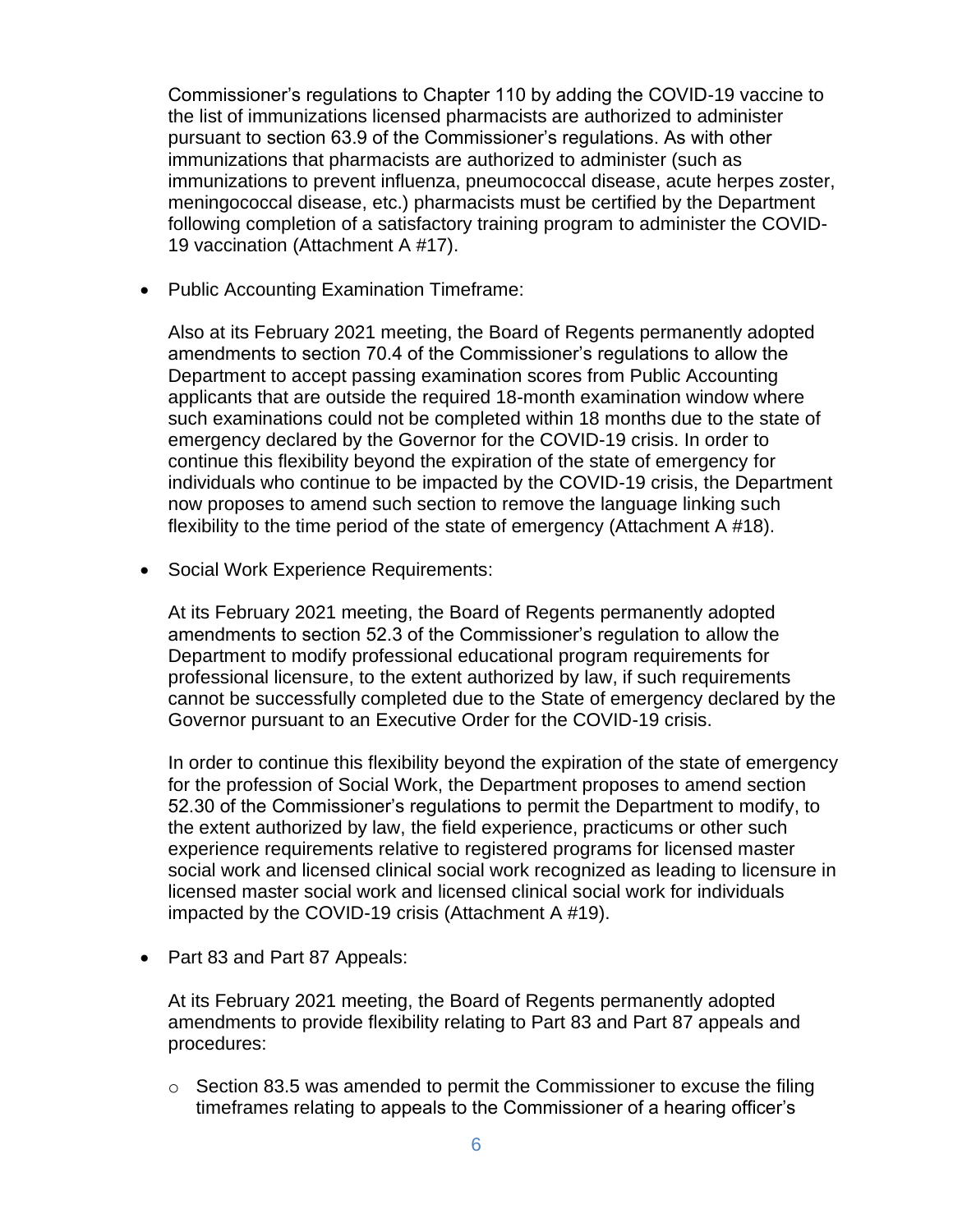determination of good moral character where such late filings are due to the state of emergency declared by the Governor pursuant to an Executive Order for the COVID-19 crisis;

- $\circ$  Section 87.5 was amended to permit: (i) the Department to excuse late submissions relating to due process procedures for prospective employees' clearance for employment; and (ii) the Commissioner's designee to excuse late submissions relating to appeals of the Department's determination to deny prospective school employees' clearance for employment where such submissions are late due to the state of emergency declared by the Governor pursuant to an Executive Order for the COVID-19 crisis; and
- $\circ$  Section 87.2(k)(2) was amended to add to the definition of "prospective" school employee" any individual who will reasonably be expected to provide services which involve online communication or interaction directly to students under the age of 21 during the period of a school closure ordered pursuant to an Executive Order of the Governor pursuant to a state of emergency for the COVID-19 crisis.

Since this flexibility was specifically linked to the time period of the state of emergency declared for the COVID-19 crisis, and this state of emergency has been lifted, additional amendments are needed to continue to provide this flexibility as COVID-19 continues to affect the State of New York. Therefore, the Department proposes to remove the language tying the above flexibility to the state of emergency (Attachment A #'s 20-23).

• Office of State Review:

Finally, the Board of Regents permanently adopted a new section 279.15 of the Commissioner's regulations at its February 2021 meeting to provide that a State Review Officer may authorize certain filings through electronic means during the state of emergency declared by the Governor pursuant to an Executive Order for the COVID-19 crisis.

Since this flexibility was specifically linked to the time period of the state of emergency declared for the COVID-19 crisis, and this state of emergency has been lifted, additional amendments are needed to continue to provide this flexibility as COVID-19 continues to affect the State of New York. Therefore, the Department proposes to remove the language tying the above flexibility to the state of emergency (Attachment A #24).

#### **Related Regent's Items**

April 2020: [Proposed Amendments to Sections 52.3, 52.21, 57-4.5, 70.4, 74.6, 75.2,](https://www.regents.nysed.gov/common/regents/files/420bra6.pdf)  [75.5, 76.2, 79-9.3, 79-10.3, 79-11.3, 79-12.3, 80-1.13, 80-1.5, 80-3.15, 80-4.3, 83.5,](https://www.regents.nysed.gov/common/regents/files/420bra6.pdf)  [87.2, 87.5, 100.2, 100.4, 100.5, 100.6, 100.10, 100.21, 119.1, 119.5, 125.1, 151-1.4,](https://www.regents.nysed.gov/common/regents/files/420bra6.pdf)  [154-2.3, 175.5, 200.4, 200.5, 200.7, 200.20 and 275.8 and addition of Section 279.5 to](https://www.regents.nysed.gov/common/regents/files/420bra6.pdf)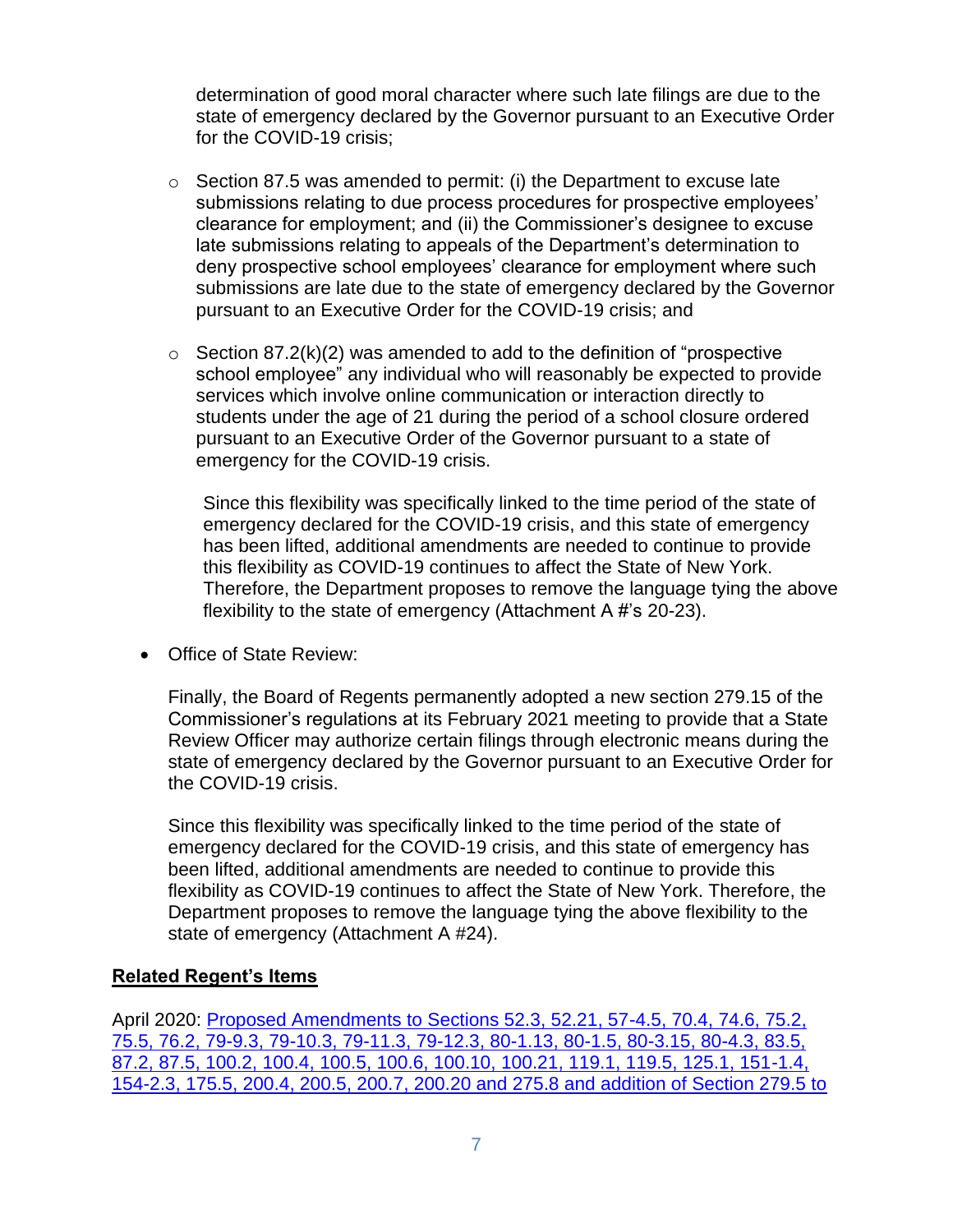[the Regulations of the Commissioner of Education Relating to Addressing the COVID-](https://www.regents.nysed.gov/common/regents/files/420bra6.pdf)[19 Crisis](https://www.regents.nysed.gov/common/regents/files/420bra6.pdf)

(https://www.regents.nysed.gov/common/regents/files/420bra6.pdf)

May 2020: [Proposed Amendments to Sections 52.21, 60.6, 61.19, 80-1.2, 80-3.7,](https://www.regents.nysed.gov/common/regents/files/520bra9-REVISED.pdf)  [100.1, 100.2, 100.4, 100.5, 100.6, 100.7, 100.19 and 151-1.3 and addition of Section](https://www.regents.nysed.gov/common/regents/files/520bra9-REVISED.pdf)  [80-5.27 to the Regulations of the Commissioner of Education Relating to Addressing](https://www.regents.nysed.gov/common/regents/files/520bra9-REVISED.pdf)  [the COVID-19 Crisis](https://www.regents.nysed.gov/common/regents/files/520bra9-REVISED.pdf)

(https://www.regents.nysed.gov/common/regents/files/520bra9-REVISED.pdf)

May 2020: [Proposed Amendments to Sections 52.3, 52.21, 57-4.5, 70.4, 74.6, 75.2,](https://www.regents.nysed.gov/common/regents/files/520bra10.pdf)  [75.5, 76.2, 79-9.3, 79-10.3, 79-11.3, 79-12.3, 80-1.13, 80-1.5, 80-3.15, 80-4.3, 83.5,](https://www.regents.nysed.gov/common/regents/files/520bra10.pdf)  87.2, 87.5, 100.2, 100.4, 100.5, 100.6, [100.10, 100.21, 119.1, 119.5, 125.1, 151-1.4,](https://www.regents.nysed.gov/common/regents/files/520bra10.pdf)  [154-2.3, 175.5, 200.4, 200.5, 200.7, 200.20 and 275.8 and addition of Section 279.5 to](https://www.regents.nysed.gov/common/regents/files/520bra10.pdf)  [the Regulations of the Commissioner of Education Relating to Addressing the COVID-](https://www.regents.nysed.gov/common/regents/files/520bra10.pdf)[19 Crisis](https://www.regents.nysed.gov/common/regents/files/520bra10.pdf)

(https://www.regents.nysed.gov/common/regents/files/520bra10.pdf)

June 2020: [Proposed Amendments to Sections 60.10, 80-1.2, 80-4.3, 80-4.4, 80-5.6,](https://www.regents.nysed.gov/common/regents/files/620bra10.pdf)  [100.2, 100.5, 100.7, 100.10, 110.4, 119.4, 121.5, 135.4,](https://www.regents.nysed.gov/common/regents/files/620bra10.pdf) 145-2.15 of the Regulations of [the Commissioner of Education Relating to Addressing the COVID-19 Crisis](https://www.regents.nysed.gov/common/regents/files/620bra10.pdf) (https://www.regents.nysed.gov/common/regents/files/620bra10.pdf)

June 2020: [Proposed Amendments to Sections 52.3, 52.21, 57-4.5, 70.4, 74.6, 75.2,](https://www.regents.nysed.gov/common/regents/files/620bra11.pdf)  [75.5, 76.2, 79-9.3, 79-10.3, 79-11.3, 79-12.3, 80-1.13, 80-1.5, 80-3.15, 80-4.3, 83.5,](https://www.regents.nysed.gov/common/regents/files/620bra11.pdf)  [87.2, 87.5, 100.2, 100.4, 100.5, 100.6, 100.10, 100.21, 119.1, 119.5, 125.1, 151-1.4,](https://www.regents.nysed.gov/common/regents/files/620bra11.pdf)  [154-2.3, 175.5, 200.4, 200.5, 200.7, 200.20 and 275.8 and addition of Section 279.5 to](https://www.regents.nysed.gov/common/regents/files/620bra11.pdf)  [the Regulations of the Commissioner of Education Relating to Addressing the COVID-](https://www.regents.nysed.gov/common/regents/files/620bra11.pdf)[19 Crisis](https://www.regents.nysed.gov/common/regents/files/620bra11.pdf)

(https://www.regents.nysed.gov/common/regents/files/620bra11.pdf)

June 2020: [Proposed Amendments to Sections 52.21, 60.6, 61.19, 80-1.2, 80-3.7,](https://www.regents.nysed.gov/common/regents/files/620bra12.pdf)  [100.1, 100.2, 100.4, 100.5, 100.6, 100.7, 100.19 and 151-1.3 and addition of Section](https://www.regents.nysed.gov/common/regents/files/620bra12.pdf)  80-5.27 to the Regulations [of the Commissioner of Education Relating to Addressing](https://www.regents.nysed.gov/common/regents/files/620bra12.pdf)  [the COVID-19 Crisis](https://www.regents.nysed.gov/common/regents/files/620bra12.pdf)

(https://www.regents.nysed.gov/common/regents/files/620bra12.pdf)

July 2020: [Proposed Amendments to Sections 52.3, 52.21, 57-4.5, 70.4, 74.6, 75.2,](https://www.regents.nysed.gov/common/regents/files/720bra7.pdf)  [75.5, 76.2, 79-9.3, 79-10.3, 79-11.3, 79-12.3, 80-1.13, 80-1.5, 80-3.15, 80-4.3, 83.5,](https://www.regents.nysed.gov/common/regents/files/720bra7.pdf)  [87.2, 87.5, 100.2, 100.4, 100.5, 100.6, 100.10, 100.21, 119.1, 119.5, 125.1, 151-1.4,](https://www.regents.nysed.gov/common/regents/files/720bra7.pdf)  [154-2.3, 175.5, 200.4, 200.5, 200.7, 200.20 and 275.8 and addition of Section 279.5 to](https://www.regents.nysed.gov/common/regents/files/720bra7.pdf)  [the Regulations of the Commissioner of Education Relating to Addressing the COVID-](https://www.regents.nysed.gov/common/regents/files/720bra7.pdf)[19 Crisis](https://www.regents.nysed.gov/common/regents/files/720bra7.pdf)

(https://www.regents.nysed.gov/common/regents/files/720bra7.pdf)

July 2020: [Proposed Amendments to Sections 52.21, 60.6, 61.19, 80-1.2, 80-3.7, 100.1,](https://www.regents.nysed.gov/common/regents/files/720bra5.pdf)  100.2, 100.4, 100.5, 100.6, [100.7, 100.19 and 151-1.3 and addition of Section 80-5.27](https://www.regents.nysed.gov/common/regents/files/720bra5.pdf)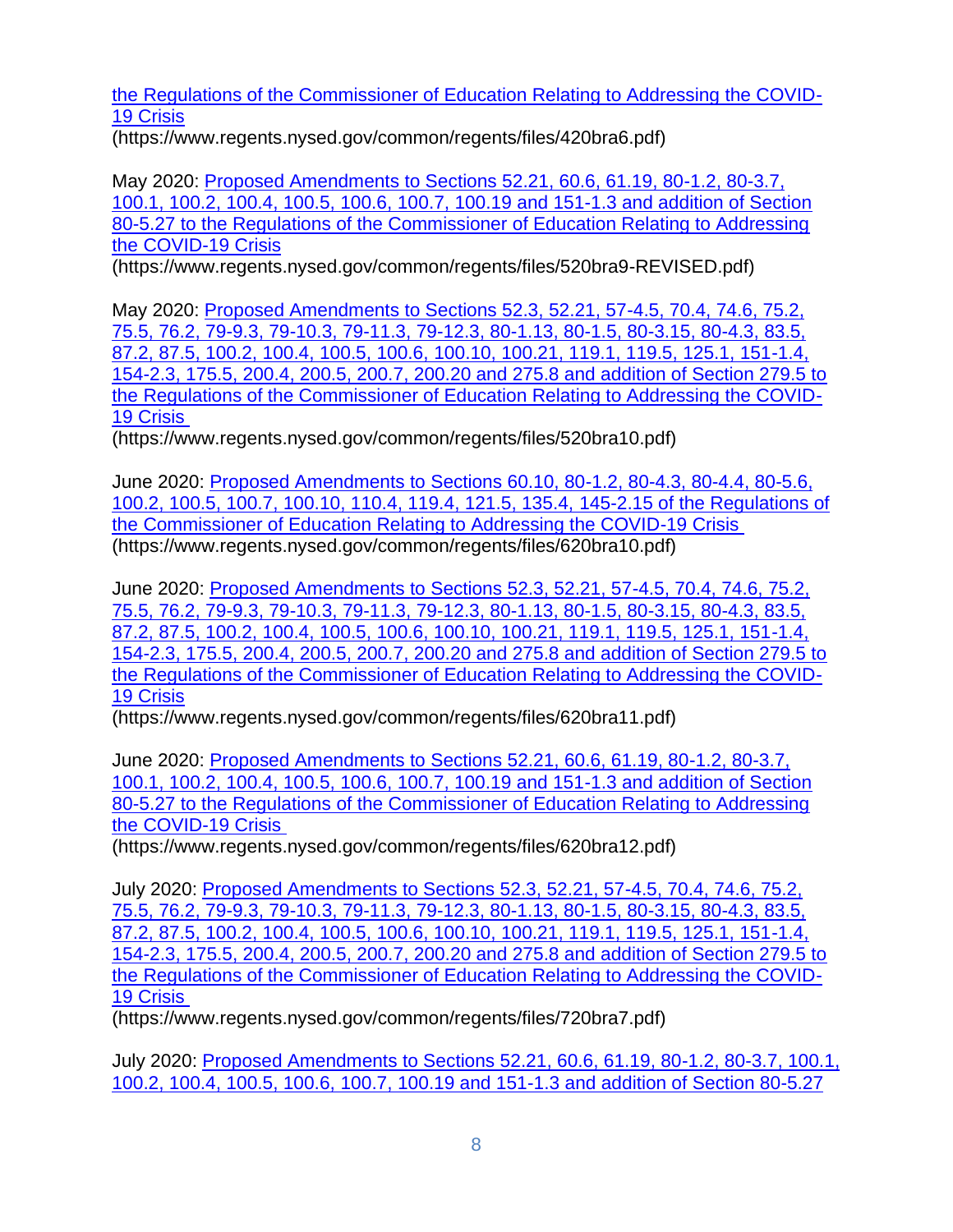[to the Regulations of the Commissioner of Education Relating to Addressing the](https://www.regents.nysed.gov/common/regents/files/720bra5.pdf)  [COVID-19 Crisis](https://www.regents.nysed.gov/common/regents/files/720bra5.pdf)

[\(https://www.regents.nysed.gov/common/regents/files/720bra5.pdf\)](https://www.regents.nysed.gov/common/regents/files/720bra5.pdf)

July 2020: [Proposed Amendments to Sections 60.10, 80-1.2, 80-4.3, 80-4.4, 80-5.6,](https://www.regents.nysed.gov/common/regents/files/720brca13.pdf)  [100.2, 100.5, 100.7, 100.10, 110.4, 119.4,121.5, 135.4, and 145-2.15 of the Regulations](https://www.regents.nysed.gov/common/regents/files/720brca13.pdf)  [of the Commissioner of Education Relating to Addressing the COVID-19 Crisis](https://www.regents.nysed.gov/common/regents/files/720brca13.pdf) [\(https://www.regents.nysed.gov/common/regents/files/720brca13.pdf\)](https://www.regents.nysed.gov/common/regents/files/720brca13.pdf)

July 2020: [Proposed Amendments to Sections 80-5.3, 80-5.4, 100.1, 100.2, 100.5,](https://www.regents.nysed.gov/common/regents/files/720bra8revised.pdf)  [100.6, 100.10, 117.3, 136.3, 145-2.1, 151-1.3, 154-2.2, 154-2.3, and 200.4 of the](https://www.regents.nysed.gov/common/regents/files/720bra8revised.pdf)  [Regulations of the Commissioner of Education Relating to Addressing the COVID-19](https://www.regents.nysed.gov/common/regents/files/720bra8revised.pdf)  [Crisis and the Reopening of Schools](https://www.regents.nysed.gov/common/regents/files/720bra8revised.pdf)

[\(https://www.regents.nysed.gov/common/regents/files/720bra8revised.pdf\)](https://www.regents.nysed.gov/common/regents/files/720bra8revised.pdf)

September 2020: [Proposed Amendments to Sections 52.3, 52.21, 57-4.5, 70.4, 74.6,](https://www.regents.nysed.gov/common/regents/files/920bra6.pdf)  [75.2, 75.5, 76.2, 79-9.3, 79-10.3, 79-11.3, 79-12.3, 801.13, 80-1.5, 80-3.15, 80-4.3,](https://www.regents.nysed.gov/common/regents/files/920bra6.pdf)  [83.5, 87.2, 87.5, 100.2, 100.4, 100.5, 100.6, 100.10, 100.21, 119.1, 119.5, 125.1, 151-](https://www.regents.nysed.gov/common/regents/files/920bra6.pdf) [1.4, 1542.3, 175.5, 200.4, 200.5, 200.7, 200.20 and 275.8 and addition of Section 279.5](https://www.regents.nysed.gov/common/regents/files/920bra6.pdf)  [to the Regulations of the Commissioner of Education Relating to Addressing the](https://www.regents.nysed.gov/common/regents/files/920bra6.pdf)  [COVID-19 Crisis](https://www.regents.nysed.gov/common/regents/files/920bra6.pdf)

(https://www.regents.nysed.gov/common/regents/files/920bra6.pdf)

September 2020: [Proposed Amendments to Sections 52.21, 60.6, 61.19, 80-1.2, 80-](https://www.regents.nysed.gov/common/regents/files/920bra3.pdf) [3.7, 100.1, 100.2, 100.4, 100.5, 100.6, 100.7, 100.19 and151-1.3 and addition of](https://www.regents.nysed.gov/common/regents/files/920bra3.pdf)  [Section 80-5.27 to the Regulations of the Commissioner of Education Relating to](https://www.regents.nysed.gov/common/regents/files/920bra3.pdf)  [Addressing the COVID19 Crisis](https://www.regents.nysed.gov/common/regents/files/920bra3.pdf)

(https://www.regents.nysed.gov/common/regents/files/920bra3.pdf)

September 2020: [Proposed Amendments to Sections 80-5.3, 80-5.4, 100.1, 100.2,](https://www.regents.nysed.gov/common/regents/files/920bra8.pdf)  [100.5, 100.6, 100.10, 117.3, 136.3, 145-2.1, 151-1.3, 154-2.2, 154-2.3, 156.3, and](https://www.regents.nysed.gov/common/regents/files/920bra8.pdf)  [200.4 of the Regulations of the Commissioner of Education Relating to Addressing the](https://www.regents.nysed.gov/common/regents/files/920bra8.pdf)  [COVID-19 Crisis and the Reopening of Schools](https://www.regents.nysed.gov/common/regents/files/920bra8.pdf)

(https://www.regents.nysed.gov/common/regents/files/920bra8.pdf)

September 2020: [Proposed Amendments to Sections 52.21, 79-8.5, 100.5, and 154-2.3](https://www.regents.nysed.gov/common/regents/files/920bra7revised.pdf)  [of the Regulations of the Commissioner of Education Relating to Addressing the](https://www.regents.nysed.gov/common/regents/files/920bra7revised.pdf)  [COVID-19 Crisis and the Reopening of Schools](https://www.regents.nysed.gov/common/regents/files/920bra7revised.pdf) (https://www.regents.nysed.gov/common/regents/files/920bra7revised.pdf)

September 2020: [Proposed Amendments to Sections 60.10, 80-1.2, 80-4.3, 804.4, 80-](https://www.regents.nysed.gov/common/regents/files/920brca3.pdf) [5.6, 100.2, 100.5, 100.7, 100.10, 110.4, 119.4, 121.5, 135.4, 145-2.15 of the](https://www.regents.nysed.gov/common/regents/files/920brca3.pdf)  [Regulations of the Commissioner of Education Relating to Addressing the COVID-19](https://www.regents.nysed.gov/common/regents/files/920brca3.pdf)  **[Crisis](https://www.regents.nysed.gov/common/regents/files/920brca3.pdf)** 

(https://www.regents.nysed.gov/common/regents/files/920brca3.pdf)

October 2020: [Proposed Amendments to Sections 125.1, 135.4, and 52.21 of the](https://www.regents.nysed.gov/common/regents/files/1020bra3.pdf)  [Regulations of the Commissioner of Education and Section 30-3.2 of the Rules of the](https://www.regents.nysed.gov/common/regents/files/1020bra3.pdf)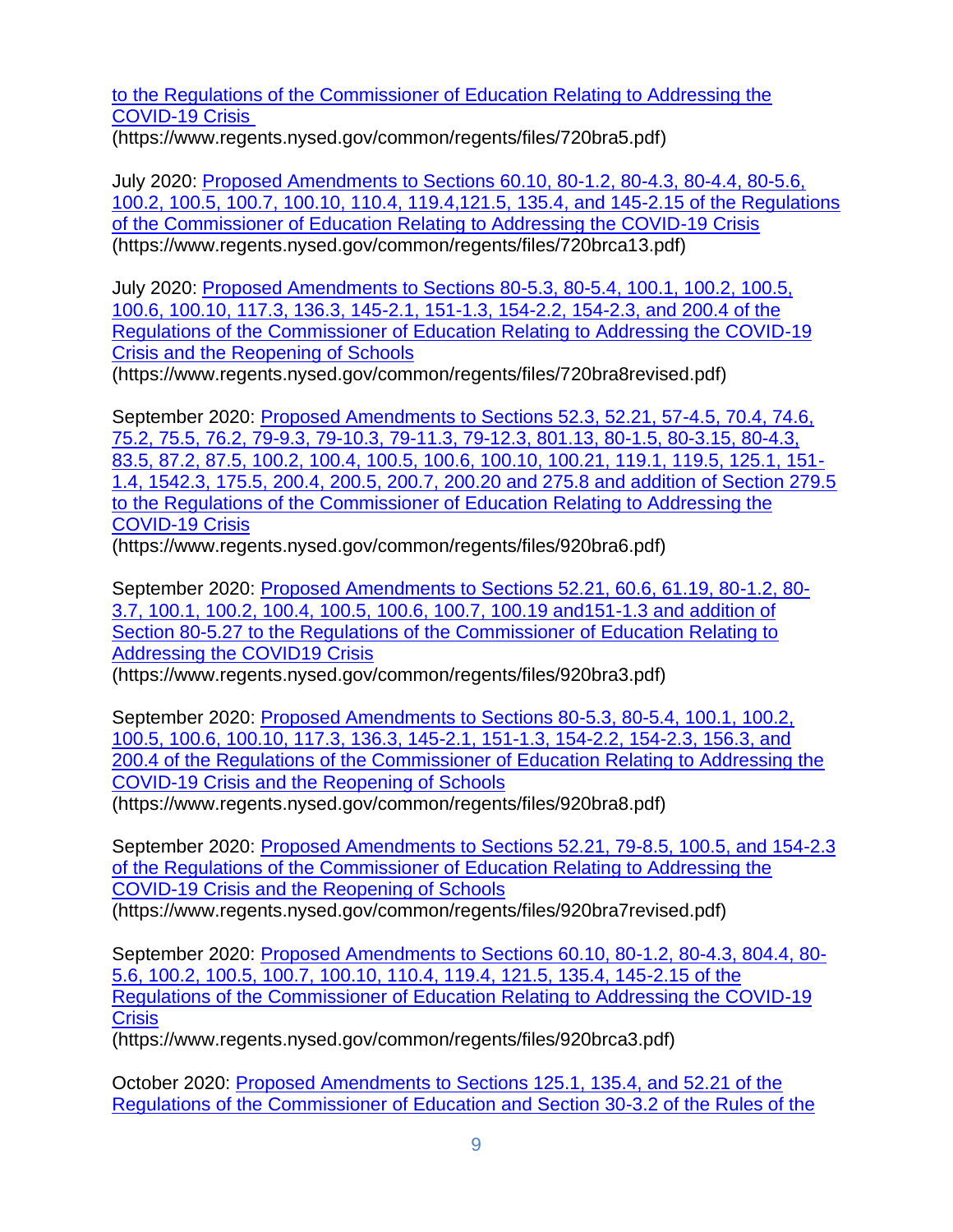[Board of Regents Relating to Addressing the COVID-19 Crisis and the Reopening of](https://www.regents.nysed.gov/common/regents/files/1020bra3.pdf)  **[Schools](https://www.regents.nysed.gov/common/regents/files/1020bra3.pdf)** 

(https://www.regents.nysed.gov/common/regents/files/1020bra3.pdf)

October 2020: [Proposed Amendments to Sections 52.3, 52.21, 57-4.5, 70.4, 74.6, 75.2,](https://www.regents.nysed.gov/common/regents/files/1020bra5revised.pdf)  [75.5, 76.2, 79-9.3, 79-10.3, 79-11.3, 79-12.3, 80-1.13, 80-1.5, 80-3.15, 80-4.3, 83.5,](https://www.regents.nysed.gov/common/regents/files/1020bra5revised.pdf)  [87.2, 87.5, 100.2, 100.4, 100.5, 100.6, 100.10, 100.21, 119.1, 119.5, 125.1, 151-1.4,](https://www.regents.nysed.gov/common/regents/files/1020bra5revised.pdf)  [154-2.3, 175.5, 200.4, 200.5, 200.7, 200.20 and 275.8 and addition of Section 279.5 to](https://www.regents.nysed.gov/common/regents/files/1020bra5revised.pdf)  [the Regulations of the Commissioner of Education Relating to Addressing the COVID-](https://www.regents.nysed.gov/common/regents/files/1020bra5revised.pdf)[19 Crisis](https://www.regents.nysed.gov/common/regents/files/1020bra5revised.pdf)

(https://www.regents.nysed.gov/common/regents/files/1020bra5revised.pdf)

October 2020: Proposed [Amendments to Sections 52.21, 60.6, 61.19, 80-1.2, 80-3.7,](https://www.regents.nysed.gov/common/regents/files/1020bra4.pdf)  [100.1, 100.2, 100.4, 100.5, 100.6, 100.7, 100.19 and 151-1.3 and addition of Section](https://www.regents.nysed.gov/common/regents/files/1020bra4.pdf)  [80-5.27 to the Regulations of the Commissioner of Education Relating to Addressing](https://www.regents.nysed.gov/common/regents/files/1020bra4.pdf)  [the COVID-19 Crisis](https://www.regents.nysed.gov/common/regents/files/1020bra4.pdf)

(https://www.regents.nysed.gov/common/regents/files/1020bra4.pdf)

October 2020: [Proposed Amendments to Sections 80-5.3, 80-5.4, 100.1, 100.2, 100.5,](https://www.regents.nysed.gov/common/regents/files/1020brca5.pdf)  [100.6, 100.10, 117.3, 136.3, 145-2.1, 151-1.3, 154-2.2, 154-2.3, 156.3, and 200.4 of the](https://www.regents.nysed.gov/common/regents/files/1020brca5.pdf)  [Regulations of the Commissioner of Education Relating to Addressing the COVID19](https://www.regents.nysed.gov/common/regents/files/1020brca5.pdf)  [Crisis and the Reopening of Schools](https://www.regents.nysed.gov/common/regents/files/1020brca5.pdf)

(https://www.regents.nysed.gov/common/regents/files/1020brca5.pdf)

November 2020: [Proposed Amendments to Sections 52.3, 52.21, 57-4.5, 70.4, 74.6,](https://www.regents.nysed.gov/common/regents/files/1120bra3.pdf)  [75.2, 75.5, 76.2, 79-9.3, 79-10.3, 79-11.3, 79-12.3, 80-1.13, 80-1.5, 80-3.15, 80-4.3,](https://www.regents.nysed.gov/common/regents/files/1120bra3.pdf)  [83.5, 87.2, 87.5, 100.2, 100.4, 100.5, 100.6, 100.10, 100.21, 119.1, 119.5, 125.1, 151-](https://www.regents.nysed.gov/common/regents/files/1120bra3.pdf) [1.4, 154-2.3, 175.5, 200.4, 200.5, 200.7, 200.20 and 275.8 and Addition of Section](https://www.regents.nysed.gov/common/regents/files/1120bra3.pdf)  [279.15 to the Regulations of the Commissioner of Education Relating to Addressing the](https://www.regents.nysed.gov/common/regents/files/1120bra3.pdf)  [COVID-19 Crisis](https://www.regents.nysed.gov/common/regents/files/1120bra3.pdf)

(https://www.regents.nysed.gov/common/regents/files/1120bra3.pdf)

November 2020: [Proposed Amendments to Sections 52.21, 79-8.5, 100.5, and 154-2.3](https://www.regents.nysed.gov/common/regents/files/1120brca2.pdf)  [of the Regulations of the Commissioner of Education Relating to Addressing the](https://www.regents.nysed.gov/common/regents/files/1120brca2.pdf)  [COVID-19 Crisis and the Reopening of Schools](https://www.regents.nysed.gov/common/regents/files/1120brca2.pdf)

(https://www.regents.nysed.gov/common/regents/files/1120brca2.pdf)

December 2020: [Proposed Amendments to Sections 80-5.3, 80-5.4, 100.1, 100.2,](https://www.regents.nysed.gov/common/regents/files/1220brca7.pdf)  [100.5, 100.6, 100.10, 117.3, 136.3, 145-2.1, 151-1.3, 154-2.2, 154-2.3, 156.3, and](https://www.regents.nysed.gov/common/regents/files/1220brca7.pdf)  [200.4 of the Regulations of the Commissioner of Education Relating to Addressing the](https://www.regents.nysed.gov/common/regents/files/1220brca7.pdf)  [COVID19 Crisis and the Reopening of Schools](https://www.regents.nysed.gov/common/regents/files/1220brca7.pdf)

(https://www.regents.nysed.gov/common/regents/files/1220brca7.pdf)

December 2020: [Proposed Amendments to Sections 52.21, 79-8.5, 100.5, and 154-2.3](https://www.regents.nysed.gov/common/regents/files/1220brca6.pdf)  [of the Regulations of the Commissioner of Education Relating to Addressing the](https://www.regents.nysed.gov/common/regents/files/1220brca6.pdf)  [COVID-19 Crisis and the Reopening of Schools](https://www.regents.nysed.gov/common/regents/files/1220brca6.pdf)

(https://www.regents.nysed.gov/common/regents/files/1220brca6.pdf)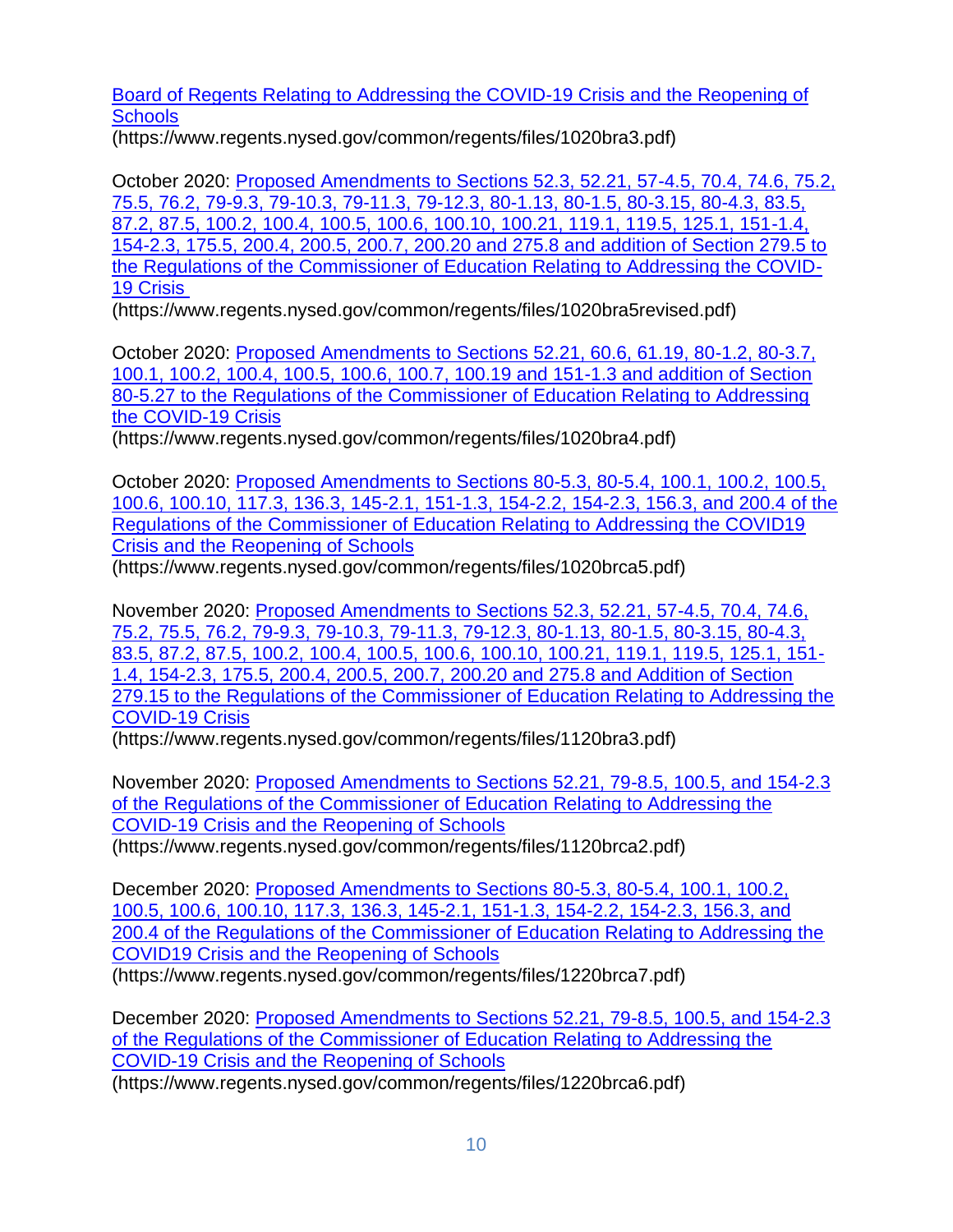December 2020: [Proposed Amendments to Sections 52.21, 60.6, 61.19, 80-1.2, 80-3.7,](https://www.regents.nysed.gov/common/regents/files/1220bra4.pdf)  [100.1, 100.2, 100.4, 100.5, 100.6, 100.7, 100.19 and 151-1.3 and the addition of](https://www.regents.nysed.gov/common/regents/files/1220bra4.pdf)  [Section 80-5.27 to the Regulations of the Commissioner of Education Relating to](https://www.regents.nysed.gov/common/regents/files/1220bra4.pdf)  [Addressing the COVID-19 Crisis](https://www.regents.nysed.gov/common/regents/files/1220bra4.pdf)

(https://www.regents.nysed.gov/common/regents/files/1220bra4.pdf)

December 2020: [Proposed Amendments to Sections 155.17\(f\) and 100.5\(a\) of the](https://www.regents.nysed.gov/common/regents/files/1220bra3.pdf)  [Regulations of the Commissioner of Education and Section 30-3.16 of the Rules of the](https://www.regents.nysed.gov/common/regents/files/1220bra3.pdf)  [Board of Regents Relating to Addressing the COVID-19 Crisis](https://www.regents.nysed.gov/common/regents/files/1220bra3.pdf) (https://www.regents.nysed.gov/common/regents/files/1220bra3.pdf)

January 2021: [Proposed Amendments to Sections 52.3, 52.21, 57-4.5, 70.4, 74.6, 75.2,](https://www.regents.nysed.gov/common/regents/files/121brca3.pdf)  [75.5, 76.2, 79-9.3, 79-10.3, 79-11.3, 79-12.3, 801.13, 80-1.5, 80-3.15, 80-4.3, 83.5,](https://www.regents.nysed.gov/common/regents/files/121brca3.pdf)  [87.2, 87.5, 100.2, 100.4, 100.5, 100.6, 100.10, 100.21, 119.1, 119.5, 125.1, 151-1.4,](https://www.regents.nysed.gov/common/regents/files/121brca3.pdf)  [1542.3, 175.5, 200.4, 200.5, 200.7, 200.20 and 275.8 and Addition of Section 279.15 to](https://www.regents.nysed.gov/common/regents/files/121brca3.pdf)  [the Regulations of the Commissioner of Education Relating to Addressing the COVID-](https://www.regents.nysed.gov/common/regents/files/121brca3.pdf)[19 Crisis](https://www.regents.nysed.gov/common/regents/files/121brca3.pdf)

(https://www.regents.nysed.gov/common/regents/files/121brca3.pdf)

February 2021: [Proposed Amendments to Sections 52.21, 80-3.14, and 80-3.7 of the](https://www.regents.nysed.gov/common/regents/files/221hea1.pdf)  [Regulations of the Commissioner of Education and Section 30-1.2 of the Rules of the](https://www.regents.nysed.gov/common/regents/files/221hea1.pdf)  [Board of Regents Relating to Providing Flexibility Relating to Student Teaching,](https://www.regents.nysed.gov/common/regents/files/221hea1.pdf)  [Individual Evaluation Pathway to Certification, Accreditation, and the Computer Science](https://www.regents.nysed.gov/common/regents/files/221hea1.pdf)  [Tenure Area and Statement of Continued Eligibility in Response to the COVID-19 Crisis](https://www.regents.nysed.gov/common/regents/files/221hea1.pdf) (https://www.regents.nysed.gov/common/regents/files/221hea1.pdf)

February 2021: [Proposed Amendments to Sections 52.21, 60.6, 61.19, 80-1.2, 80-3.7,](https://www.regents.nysed.gov/common/regents/files/221brca5.pdf)  [100.1, 100.2, 100.4, 100.5, 100.6, 100.7, 100.19 and 151-1.3 and the addition of](https://www.regents.nysed.gov/common/regents/files/221brca5.pdf)  [Section 80-5.27 to the Regulations of the Commissioner of Education Relating to](https://www.regents.nysed.gov/common/regents/files/221brca5.pdf)  [Addressing the COVID-19 Crisis](https://www.regents.nysed.gov/common/regents/files/221brca5.pdf)

(https://www.regents.nysed.gov/common/regents/files/221brca5.pdf)

February 2021: [Proposed Amendments to Sections 52.3, 52.21, 57-4.5, 70.4, 74.6,](https://www.regents.nysed.gov/common/regents/files/221brca6.pdf)  [75.2, 75.5, 76.2, 79-9.3, 79-10.3, 79-11.3,](https://www.regents.nysed.gov/common/regents/files/221brca6.pdf) 79-12.3, 801.13, 80-1.5, 80-3.15, 80-4.3, [83.5, 87.2, 87.5, 100.2, 100.4, 100.5, 100.6, 100.10, 100.21, 119.1, 119.5, 125.1, 151-](https://www.regents.nysed.gov/common/regents/files/221brca6.pdf) [1.4, 1542.3, 175.5, 200.4, 200.5, 200.7, 200.20 and 275.8 and Addition of Section](https://www.regents.nysed.gov/common/regents/files/221brca6.pdf)  [279.15 to the Regulations of the Commissioner of Education Relating to Addressing the](https://www.regents.nysed.gov/common/regents/files/221brca6.pdf)  [COVID-19 Crisis](https://www.regents.nysed.gov/common/regents/files/221brca6.pdf)

(https://www.regents.nysed.gov/common/regents/files/221brca6.pdf)

March 2021: [Proposed Amendment of Sections 52.21, 60.6, 61.19, 80-1.2, 80-3.7,](https://www.regents.nysed.gov/common/regents/files/321bra5_0.pdf)  [100.1, 100.2, 100.4, 100.5, 100.6, 100.7, 100.19 and 151-1.3 and the addition of](https://www.regents.nysed.gov/common/regents/files/321bra5_0.pdf)  [Section 80-5.27 to the Regulations of the Commissioner of Education Relating to](https://www.regents.nysed.gov/common/regents/files/321bra5_0.pdf)  [Addressing the COVID-19 Crisis](https://www.regents.nysed.gov/common/regents/files/321bra5_0.pdf)

(https://www.regents.nysed.gov/common/regents/files/321bra5\_0.pdf)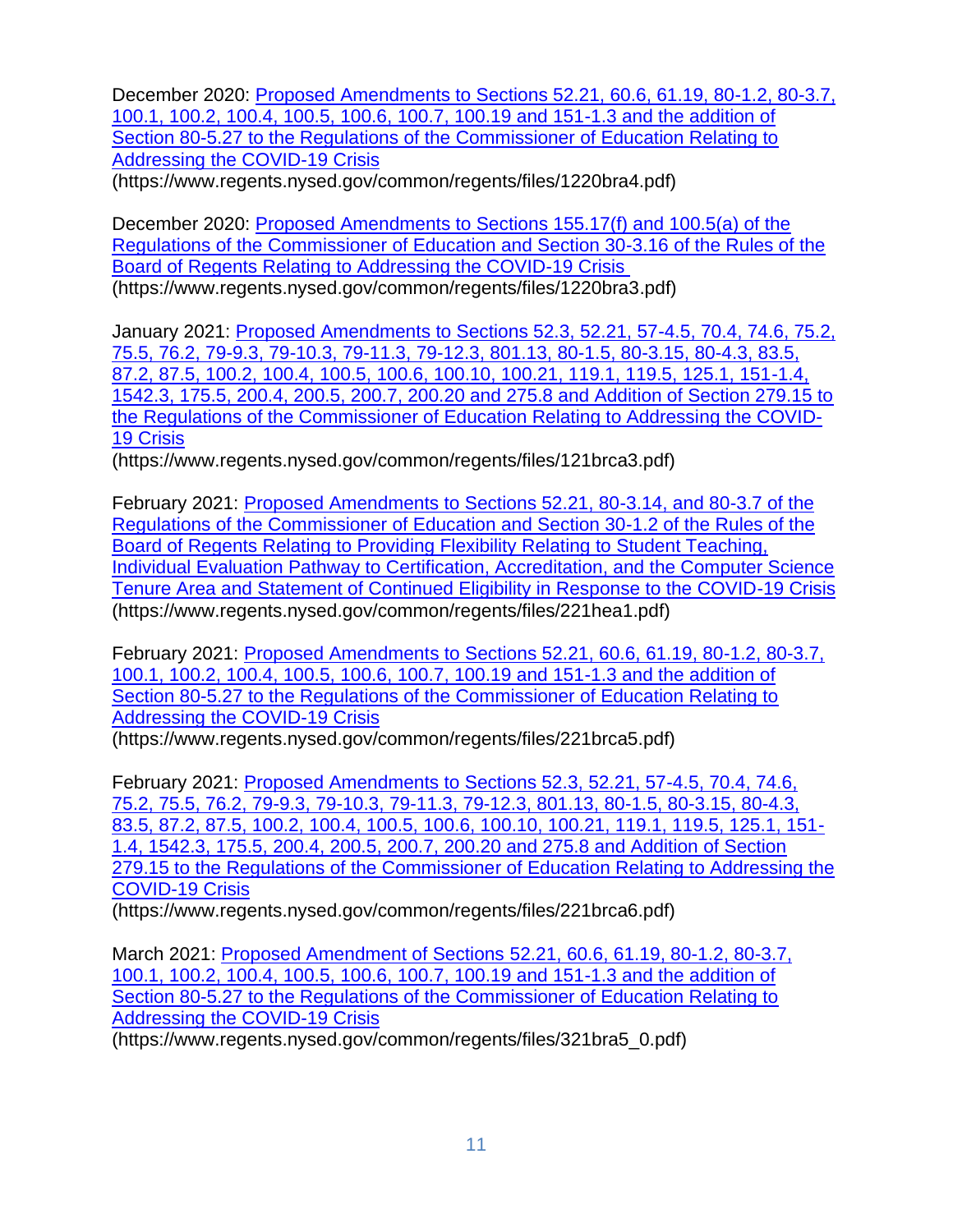March 2021: [Proposed Amendment of Sections 100.4, 100.10 and 175.5 of the](https://www.regents.nysed.gov/common/regents/files/321p12a7revised_0.pdf)  [Regulations of the Commissioner of Education Relating](https://www.regents.nysed.gov/common/regents/files/321p12a7revised_0.pdf) to Addressing the COVID-19 **[Crisis](https://www.regents.nysed.gov/common/regents/files/321p12a7revised_0.pdf)** 

(https://www.regents.nysed.gov/common/regents/files/321p12a7revised\_0.pdf)

March 2021: [Proposed Amendment to Sections 125.1, 135.4, and 52.21 of the](https://www.regents.nysed.gov/common/regents/files/321brca8.pdf)  [Regulations of the Commissioner of Education and Section 30-3.2 of the Rules of the](https://www.regents.nysed.gov/common/regents/files/321brca8.pdf)  [Board of Regents Relating to Addressing the COVID-19 Crisis and the Reopening of](https://www.regents.nysed.gov/common/regents/files/321brca8.pdf)  **[Schools](https://www.regents.nysed.gov/common/regents/files/321brca8.pdf)** 

(https://www.regents.nysed.gov/common/regents/files/321brca8.pdf)

April 2021: [Proposed Amendment to Sections 52.21, 80-3.14, and 80-3.7 of the](https://www.regents.nysed.gov/common/regents/files/4211brca5.pdf)  [Regulations of the Commissioner of Education and Section 30-1.2 of the Rules of the](https://www.regents.nysed.gov/common/regents/files/4211brca5.pdf)  [Board of Regents Relating to Providing Flexibility Relating to Student Teaching,](https://www.regents.nysed.gov/common/regents/files/4211brca5.pdf)  [Individual Evaluation Pathway to Certification, Accreditation, and the Computer Science](https://www.regents.nysed.gov/common/regents/files/4211brca5.pdf)  [Tenure Area and Statement of Continued Eligibility in Response to the COVID-19 Crisis](https://www.regents.nysed.gov/common/regents/files/4211brca5.pdf) (https://www.regents.nysed.gov/common/regents/files/4211brca5.pdf)

April 2021: [Proposed Amendment to Sections 125.1, 135.4, and 52.21 of the](https://www.regents.nysed.gov/common/regents/files/4211brca8.pdf)  [Regulations of the Commissioner of Education and Section 30-3.2 of the Rules of the](https://www.regents.nysed.gov/common/regents/files/4211brca8.pdf)  [Board of Regents Relating to Addressing the COVID-19 Crisis and the Reopening of](https://www.regents.nysed.gov/common/regents/files/4211brca8.pdf)  **[Schools](https://www.regents.nysed.gov/common/regents/files/4211brca8.pdf)** 

(https://www.regents.nysed.gov/common/regents/files/4211brca8.pdf)

April 2021: [Proposed Amendments to Sections 155.17\(f\) and 100.5\(a\) of the](https://www.regents.nysed.gov/common/regents/files/4211brca9.pdf)  [Regulations of the Commissioner of Education and Section 30-3.16 of the Rules of the](https://www.regents.nysed.gov/common/regents/files/4211brca9.pdf)  [Board of Regents Relating to Addressing the COVID-19 Crisis](https://www.regents.nysed.gov/common/regents/files/4211brca9.pdf) (https://www.regents.nysed.gov/common/regents/files/4211brca9.pdf)

May 2021: [Proposed Amendment to Sections 100.2\(c\), 100.5\(h\), and 136.3 of the](https://www.regents.nysed.gov/common/regents/files/521p12a5.pdf)  [Regulations of the Commissioner of Education Relating to Providing Flexibility for](https://www.regents.nysed.gov/common/regents/files/521p12a5.pdf)  [Hands-only CPR Instruction, the New York State Seal of Biliteracy, and Health](https://www.regents.nysed.gov/common/regents/files/521p12a5.pdf)  [Examinations and Certificates in Response to the COVID-19 Crisis](https://www.regents.nysed.gov/common/regents/files/521p12a5.pdf) (https://www.regents.nysed.gov/common/regents/files/521p12a5.pdf)

May 2021: [Proposed Amendment to Sections 52.21, 60.6, 61.19, 80-1.2, 80-3.7, 100.1,](https://www.regents.nysed.gov/common/regents/files/521bra5.pdf)  [100.2, 100.4, 100.5, 100.6, 100.7, 100.19 and151-1.3 and the addition of Section 80-](https://www.regents.nysed.gov/common/regents/files/521bra5.pdf) [5.27 to the Regulations of the Commissioner of Education Relating to Addressing](https://www.regents.nysed.gov/common/regents/files/521bra5.pdf)  [theCOVID-19 Crisis](https://www.regents.nysed.gov/common/regents/files/521bra5.pdf)

(https://www.regents.nysed.gov/common/regents/files/521bra5.pdf)

June 2021: [Proposed Amendment to Sections 52.21, 60.6, 61.19, 80-1.2, 80-3.7, 100.1,](https://www.regents.nysed.gov/common/regents/files/621bra4revised.pdf)  [100.2, 100.4, 100.5, 100.6, 100.7, 100.19 and 151-1.3 and the addition of Section 80-](https://www.regents.nysed.gov/common/regents/files/621bra4revised.pdf) [5.27 to the Regulations of the Commissioner of Education Relating to Addressing the](https://www.regents.nysed.gov/common/regents/files/621bra4revised.pdf)  [COVID-19 Crisis](https://www.regents.nysed.gov/common/regents/files/621bra4revised.pdf)

(https://www.regents.nysed.gov/common/regents/files/621bra4revised.pdf)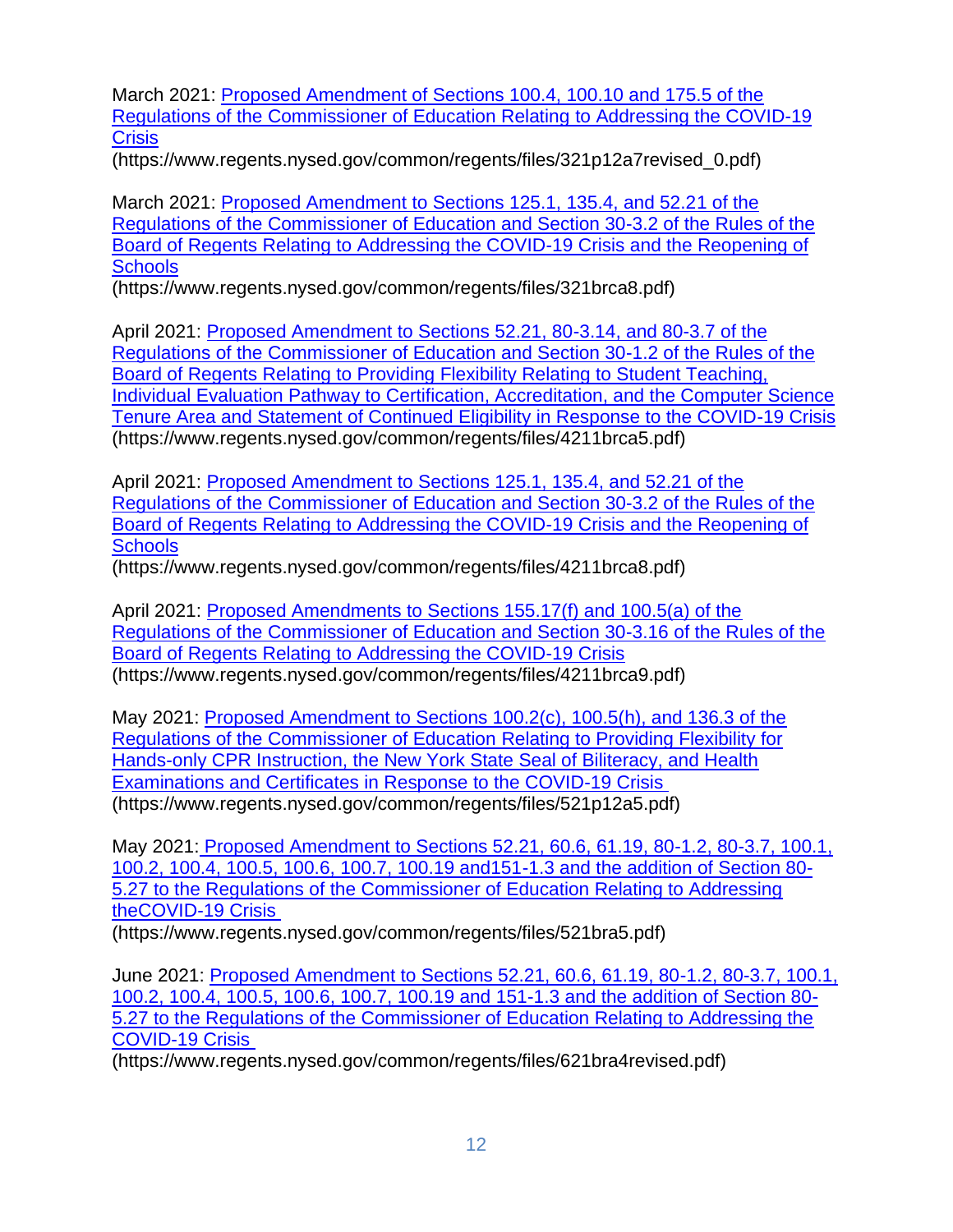June 2021: [Proposed Amendment to Sections 52.21, 80-3.14, and 80-3.7 of the](https://www.regents.nysed.gov/common/regents/files/621brca8.pdf)  [Regulations of the Commissioner of Education and Section 30-1.2 of the Rules of the](https://www.regents.nysed.gov/common/regents/files/621brca8.pdf)  [Board of Regents Relating to Providing Flexibility Relating to Student Teaching,](https://www.regents.nysed.gov/common/regents/files/621brca8.pdf)  [Individual Evaluation Pathway to Certification, Accreditation, and the Computer Science](https://www.regents.nysed.gov/common/regents/files/621brca8.pdf)  [Tenure Area and Statement of Continued Eligibility in Response to the COVID-19 Crisis](https://www.regents.nysed.gov/common/regents/files/621brca8.pdf) (https://www.regents.nysed.gov/common/regents/files/621brca8.pdf)

June 2021: [Proposed Amendment to Sections 100.4, 100.10 and 175.5 of the](https://www.regents.nysed.gov/common/regents/files/621brca13.pdf)  [Regulations of the Commissioner of Education Relating to Addressing the COVID-19](https://www.regents.nysed.gov/common/regents/files/621brca13.pdf)  **[Crisis](https://www.regents.nysed.gov/common/regents/files/621brca13.pdf)** 

(https://www.regents.nysed.gov/common/regents/files/621brca13.pdf)

July 2021: [Proposed Amendment to Sections 52.30, 63.9, 70.4, 74.6, 75.2, 75.5, 76.2,](https://www.regents.nysed.gov/common/regents/files/721bra4.pdf)  [79-9.3, 79-10.3, 79-11.3, 79-12.3, 80-5.3, 80-5.4, 83.5, 87.2, 87.5, 145-2.15, 155.17,](https://www.regents.nysed.gov/common/regents/files/721bra4.pdf)  [200.5, 200.6, and 279.15 of the Regulations of the Commissioner of Education Relating](https://www.regents.nysed.gov/common/regents/files/721bra4.pdf)  [to Addressing the COVID-19 Crisis](https://www.regents.nysed.gov/common/regents/files/721bra4.pdf)

(https://www.regents.nysed.gov/common/regents/files/721bra4.pdf)

July 2021: [Proposed Amendment to Sections 52.21, 60.6, 61.19, 80-1.2, 80-3.7, 100.1,](https://www.regents.nysed.gov/common/regents/files/721brca17.pdf)  [100.2, 100.4, 100.5, 100.6, 100.7, 100.19 and151-1.3 and the addition of Section 80-](https://www.regents.nysed.gov/common/regents/files/721brca17.pdf) [5.27 to the Regulations of the Commissioner of Education Relating to Addressing the](https://www.regents.nysed.gov/common/regents/files/721brca17.pdf)  [COVID-19 Crisis](https://www.regents.nysed.gov/common/regents/files/721brca17.pdf)

(https://www.regents.nysed.gov/common/regents/files/721brca17.pdf)

July 2021: [Proposed Amendment to Sections 100.2\(c\), 100.5\(h\), and 136.3 of the](https://www.regents.nysed.gov/common/regents/files/721brca8.pdf)  [Regulations of the Commissioner of Education Relating to Providing Flexibility for](https://www.regents.nysed.gov/common/regents/files/721brca8.pdf)  [Hands-only CPR Instruction, the New York State Seal of Biliteracy, and Health](https://www.regents.nysed.gov/common/regents/files/721brca8.pdf)  [Examinations and Certificates in Response to the COVID-19 Crisis](https://www.regents.nysed.gov/common/regents/files/721brca8.pdf) (https://www.regents.nysed.gov/common/regents/files/721brca8.pdf)

September 2021: [Proposed Amendment to Sections 52.21, 60.6, 61.19, 80-1.2, 80-3.7,](https://www.regents.nysed.gov/common/regents/files/921bra4.pdf)  [100.1, 100.2, 100.4, 100.5, 100.6, 100.7, 100.19 and 151-1.3 and the addition of](https://www.regents.nysed.gov/common/regents/files/921bra4.pdf)  [Section 80-5.27 to the Regulations of the Commissioner of Education Relating to](https://www.regents.nysed.gov/common/regents/files/921bra4.pdf)  [Addressing the COVID-19 Crisis](https://www.regents.nysed.gov/common/regents/files/921bra4.pdf)

(https://www.regents.nysed.gov/common/regents/files/921bra4.pdf)

September 2021: [Proposed Amendment to Sections 52.30, 63.9, 70.4, 74.6, 75.2, 75.5,](https://www.regents.nysed.gov/common/regents/files/921brca8.pdf)  [76.2, 79-9.3, 79-10.3, 79-11.3, 79-12.3, 80-5.3, 80-5.4, 83.5, 87.2, 87.5, 145-2.15,](https://www.regents.nysed.gov/common/regents/files/921brca8.pdf)  [155.17, 200.5, 200.6, and 279.15 of the Regulations of the Commissioner of Education](https://www.regents.nysed.gov/common/regents/files/921brca8.pdf)  [Relating to Addressing the COVID-19 Crisis](https://www.regents.nysed.gov/common/regents/files/921brca8.pdf) (https://www.regents.nysed.gov/common/regents/files/921brca8.pdf)

September 2021: [Proposed Amendment to Sections 52.30, 63.9, 70.4, 74.6, 75.2, 75.5,](https://www.regents.nysed.gov/common/regents/files/921brca8.pdf)  [76.2, 79-9.3, 79-10.3, 79-11.3, 79-12.3, 80-5.3, 80-5.4, 83.5, 87.2, 87.5, 145-2.15,](https://www.regents.nysed.gov/common/regents/files/921brca8.pdf)  [155.17, 200.5, 200.6, and 279.15 of the Regulations of the Commissioner of Education](https://www.regents.nysed.gov/common/regents/files/921brca8.pdf)  [Relating to Addressing the COVID-19 Crisis](https://www.regents.nysed.gov/common/regents/files/921brca8.pdf)

(https://www.regents.nysed.gov/common/regents/files/921brca8.pdf)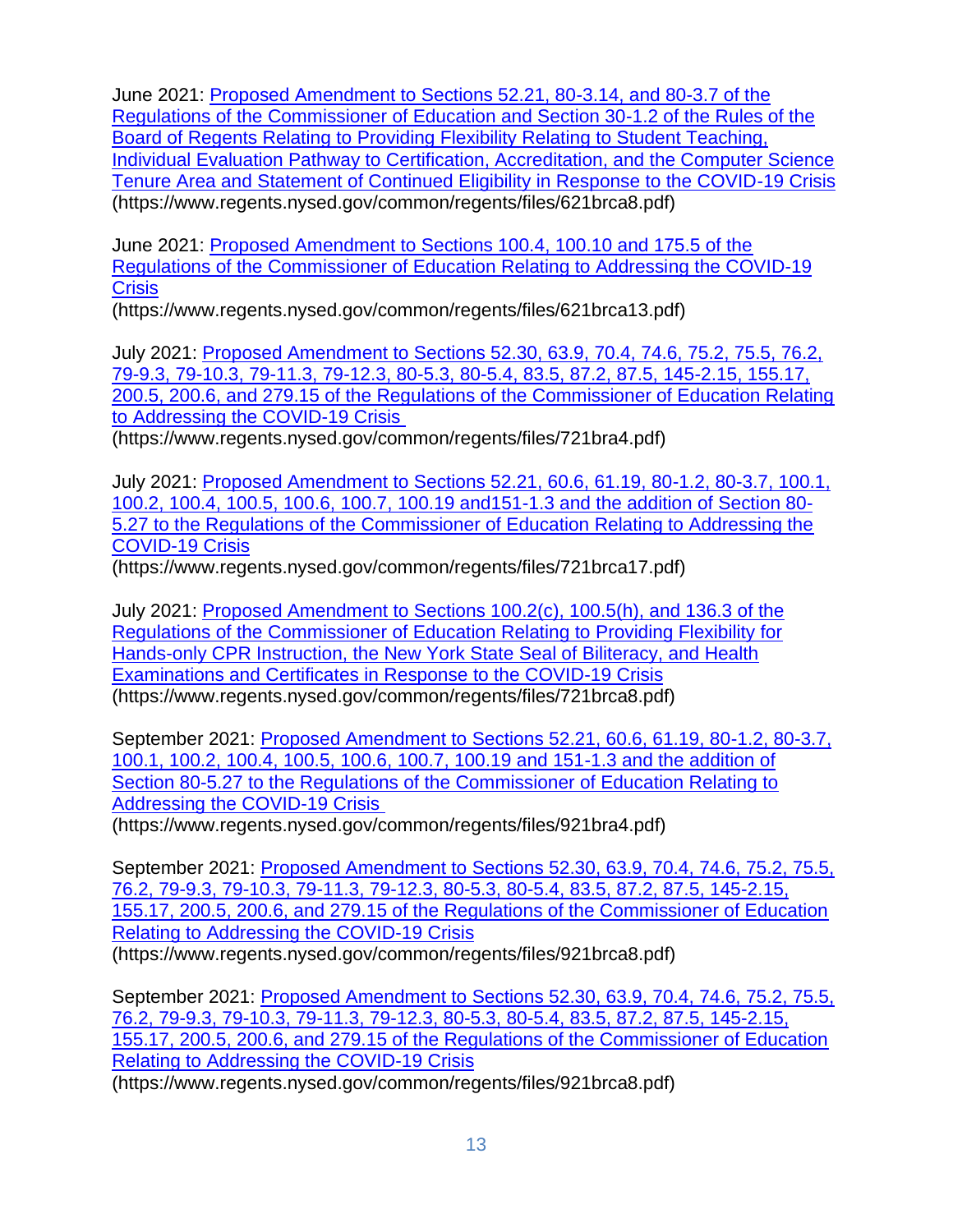## **Recommendation**

It is recommended that the Board of Regents take the following action:

VOTED: That sections 52.30, 63.9, 70.4, 74.6, 75.2, 75.5, 76.2, 79-9.3, 79-10.3, 79-11.3, 79-12.3, 80-5.3, 80-5.4, 83.5, 87.2, 87.5, 145-2.15, 155.17, 200.5, 200.6, 279.15 of the Regulations of the Commissioner of Education be amended, as submitted, effective November 3, 2021.

## **Timetable for Implementation**

If adopted at the October 2021 Regents meeting, the proposed amendment will become effective on November 3, 2021.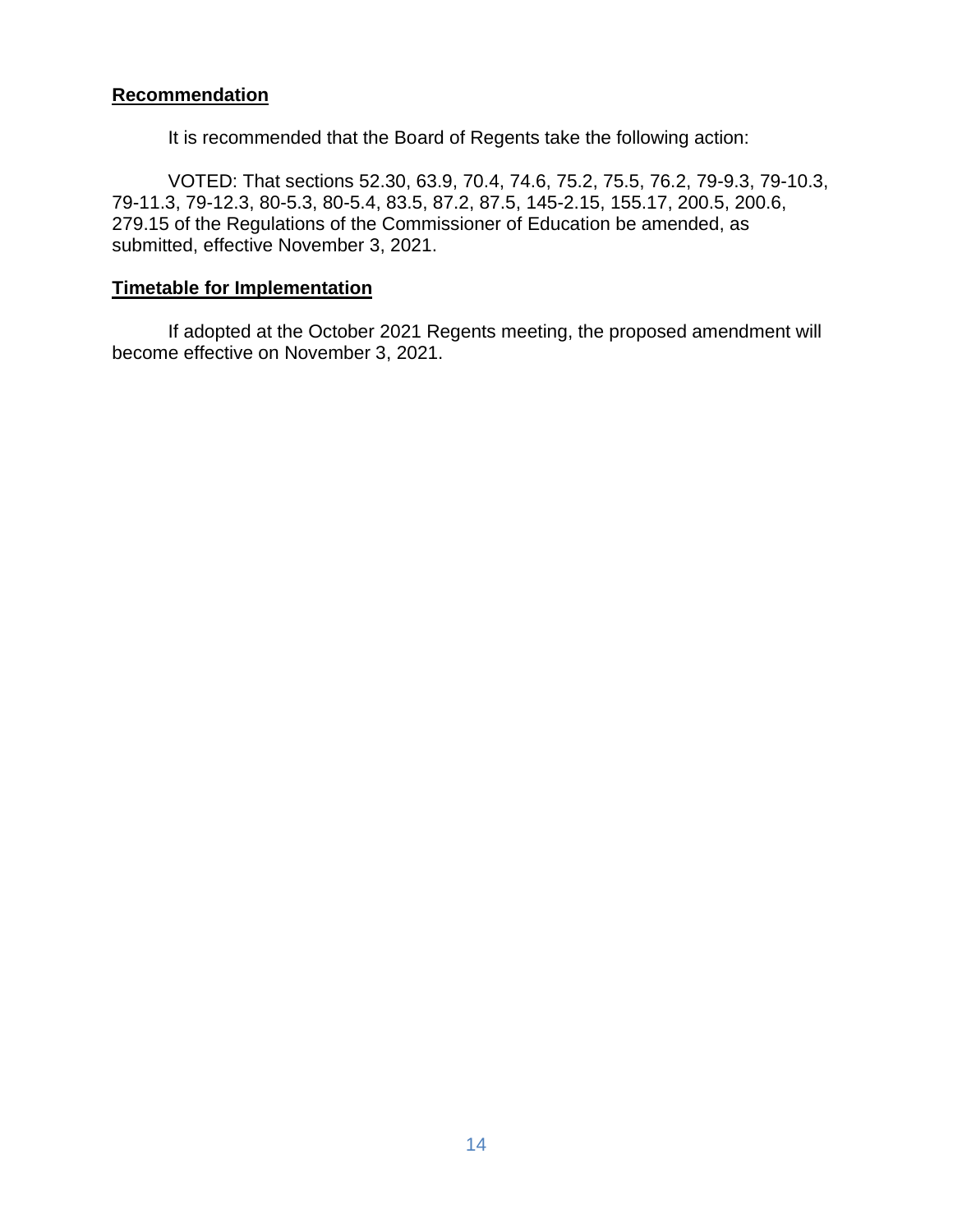#### **Attachment A**

### AMENDMENT TO THE REGULATIONS OF THE COMMISSIONER OF EDUCATION

Pursuant to sections 101, 207, 208, 210, 212, 301, 305, 308, 311, 661, 1709, 2801-a. 3001, 3001-d, 3004, 3004-c, 3009, 3035, 4402, 4403, 4404, 4410, 6501, 6504, 6506, 6507, 6527, 6802, 6909, 7404, 7704, 7904, 7904-a, and 8206 of the Education Law and Chapter 110 of the Laws of 2020.

1. The opening paragraph of section 80-5.3 of the Regulations of the Commissioner of Education shall be amended to read as follows:

A superintendent of schools may assign a teacher to teach a subject not covered by such a teacher's certificate or license for a period not to exceed five classroom hours a week, and due to the COVID-19 crisis during the 2020-2021 and/or 2021-2022 school [year]years for a period not to exceed ten classroom hours a week, when no certified or qualified teacher is available after extensive and documented recruitment, and provided that approval of the commissioner is obtained in accordance with the following requirements:

2. Subparagraph (ii) of paragraph (3) of subdivision (c) of section 80-5.4 of the Regulations of the Commissioner of Education shall be amended to read as follows:

(ii) In extreme circumstances where there is an urgent need for a substitute teacher and the district has undertaken a good faith recruitment search for a properly certified candidate, and determined that there are no available certified teachers to perform the duties of such position, a substitute teacher, without a valid teaching certificate and who is not working towards certification, but who holds a high school diploma or its equivalent, may be employed by the school district or board of cooperative educational services beyond the 40-day limit, for up to an additional 50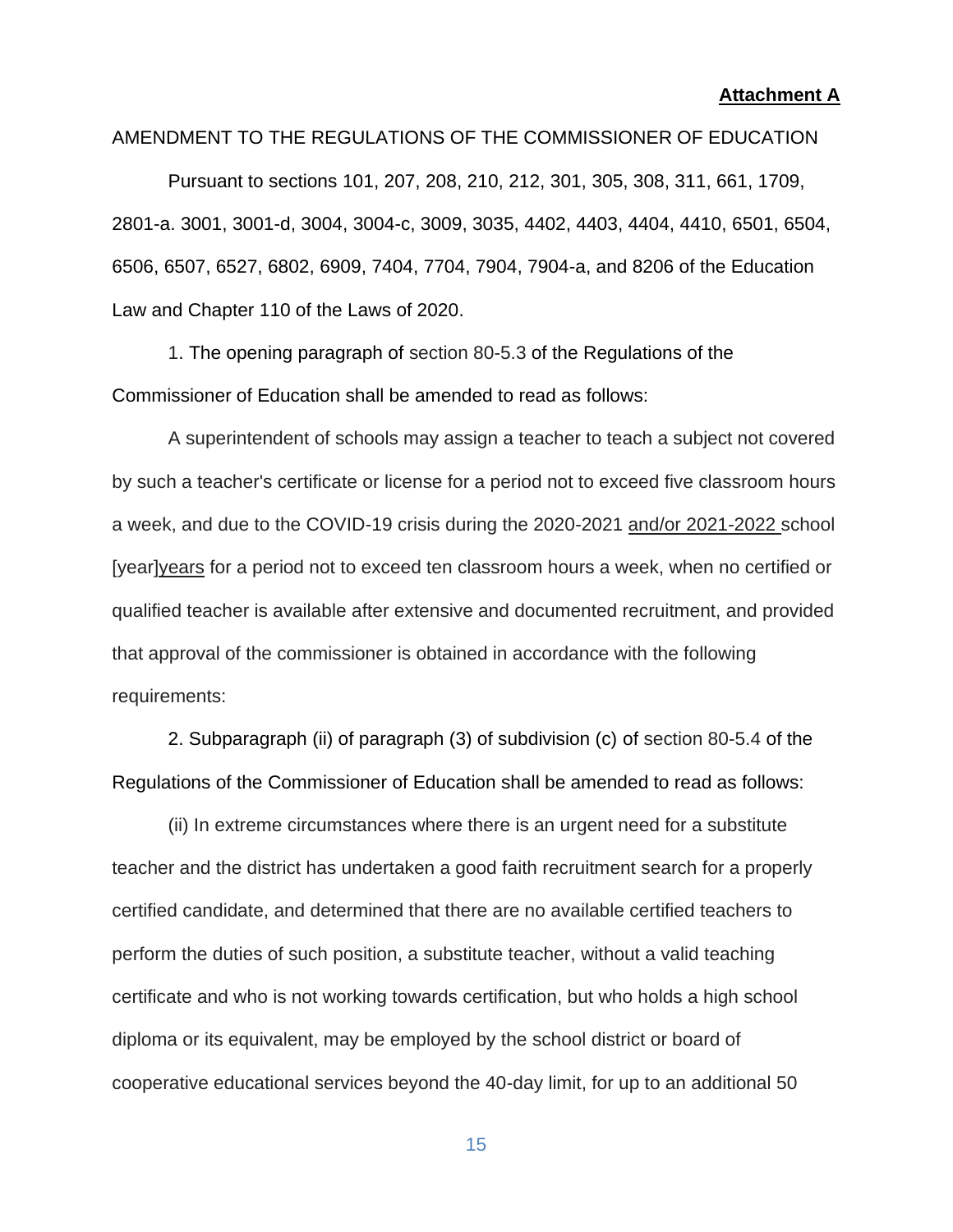days (90 days total in a school year), if the district superintendent (for districts that are a component district of a board of cooperative educational services and boards of cooperative educational services) or the superintendent (for school districts that are not a component district of a board of cooperative educational services) certifies that the district or board of cooperative educational services, as applicable, has conducted a good faith recruitment search and there are no available certified teachers that can perform the duties of such position. In rare circumstances, a district or BOCES may hire a substitute teacher beyond the 90 days, if a district superintendent or superintendent attests that a good faith recruitment search has been conducted and that there are still no available certified teachers who can perform the duties of such position and that a particular substitute teacher is needed to work with a specific class or group of students until the end of the school year. The provisions of this subparagraph shall be applicable during the 2020-2021 and 2021-2022 school [year]years due to the COVID-19 crisis.

3. A new subparagraph (i) shall be added to paragraph (4) of subdivision (b) of section 200.6 of the Regulations of the Commissioner of Education as follows:

(i) Notwithstanding the provisions of this paragraph, due to the COVID-19 crisis for the 2021-2022 school year, a teacher who holds a valid certificate in the classroom teaching service in students with disabilities (grades 1-6), students with disabilities (grades 5-9) generalist, or students with disabilities (grades 5-9) content specialist shall be considered appropriately certified to teach a student with a disability in grades 7-12, provided that they otherwise meet all certification requirements for the teaching assignment.

4. Subparagraph (iv) of paragraph (1) of subdivision (e) of section 145-2.15 of the Regulations of the Commissioner of Education is to read as follows: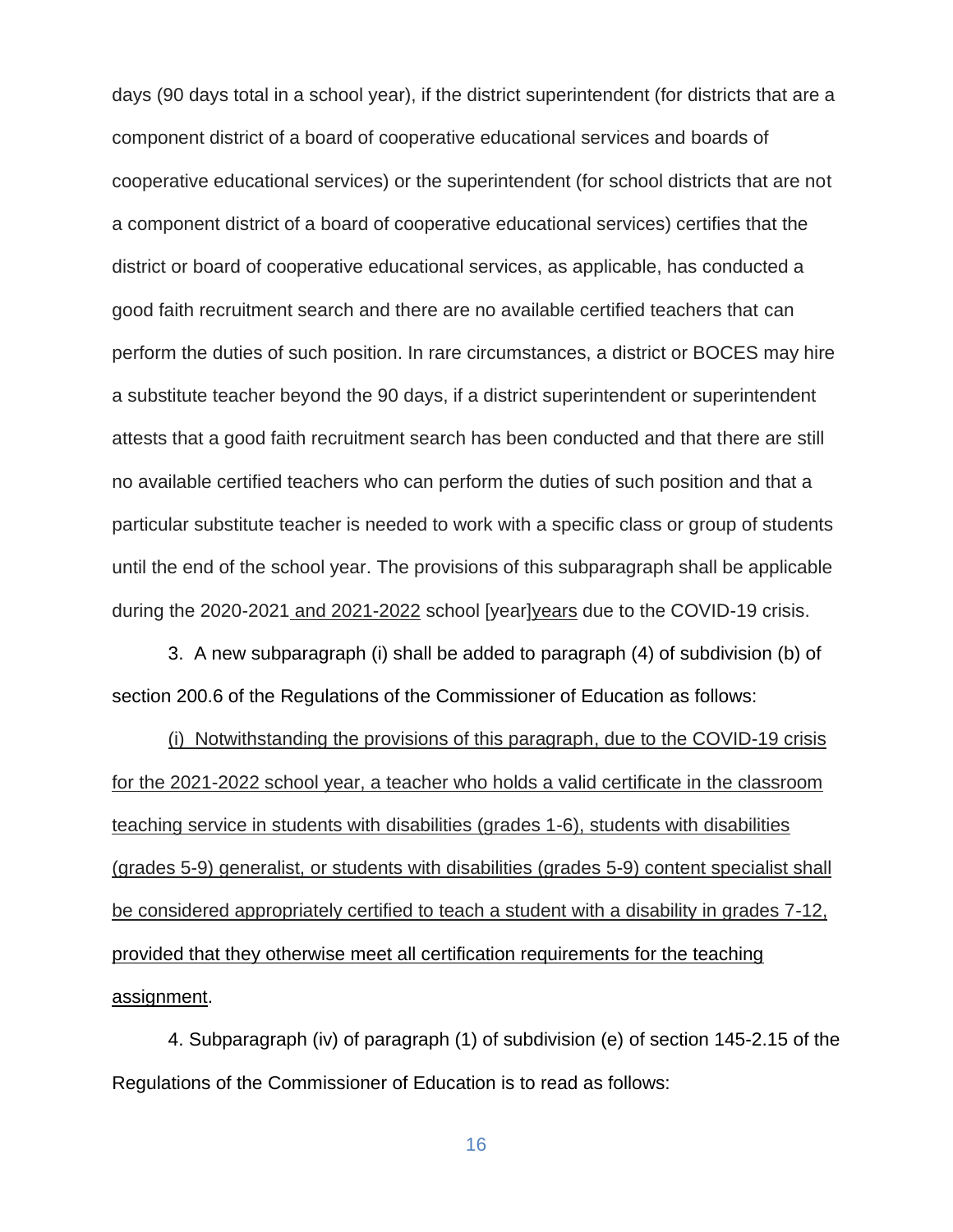(iv) where testing centers and institutions are unable to administer and proctor the test at such locations identified in subparagraphs (i), (ii), or (iii) of this subdivision due to the [State of emergency declared by the Governor pursuant to an Executive Order for the] COVID-19 crisis the test may be administered and proctored remotely provided such remote administration and proctoring is in accordance with federal requirements.

5. Subdivision (f) of section 155.17 of the Regulations of the Commissioner of Education is amended to read as follows:

(f) *Reporting.* Each superintendent shall notify the commissioner as soon as possible whenever the emergency plan or building-level school safety plan is activated and results in the closing of a school building in the district, and shall provide such information as the commissioner may require in a manner prescribed by the commissioner. School districts within a supervisory district shall provide such notification through the district superintendent, who shall be responsible for notifying the commissioner. Such information need not be provided for routine snow emergency days. Provided, however, that for the 2020-21 and 2021-22 school [year] years, districts shall provide such notification for snow emergency days, including those days converted to remote instruction under the 2020-21 and 2021-22 snow day pilot in accordance with the provisions of this subdivision.

6. Subparagraph (i) of paragraph (5) of subdivision (j) of section 200.5 of the Regulations of the Commissioner of Education is amended to read as follows:

(i) An impartial hearing officer may grant specific extensions of time beyond the periods set out in this paragraph, in subparagraph (3)(iii) of this subdivision, or in section 200.16(h)(9) of this Part at the request of either the school district or the parent.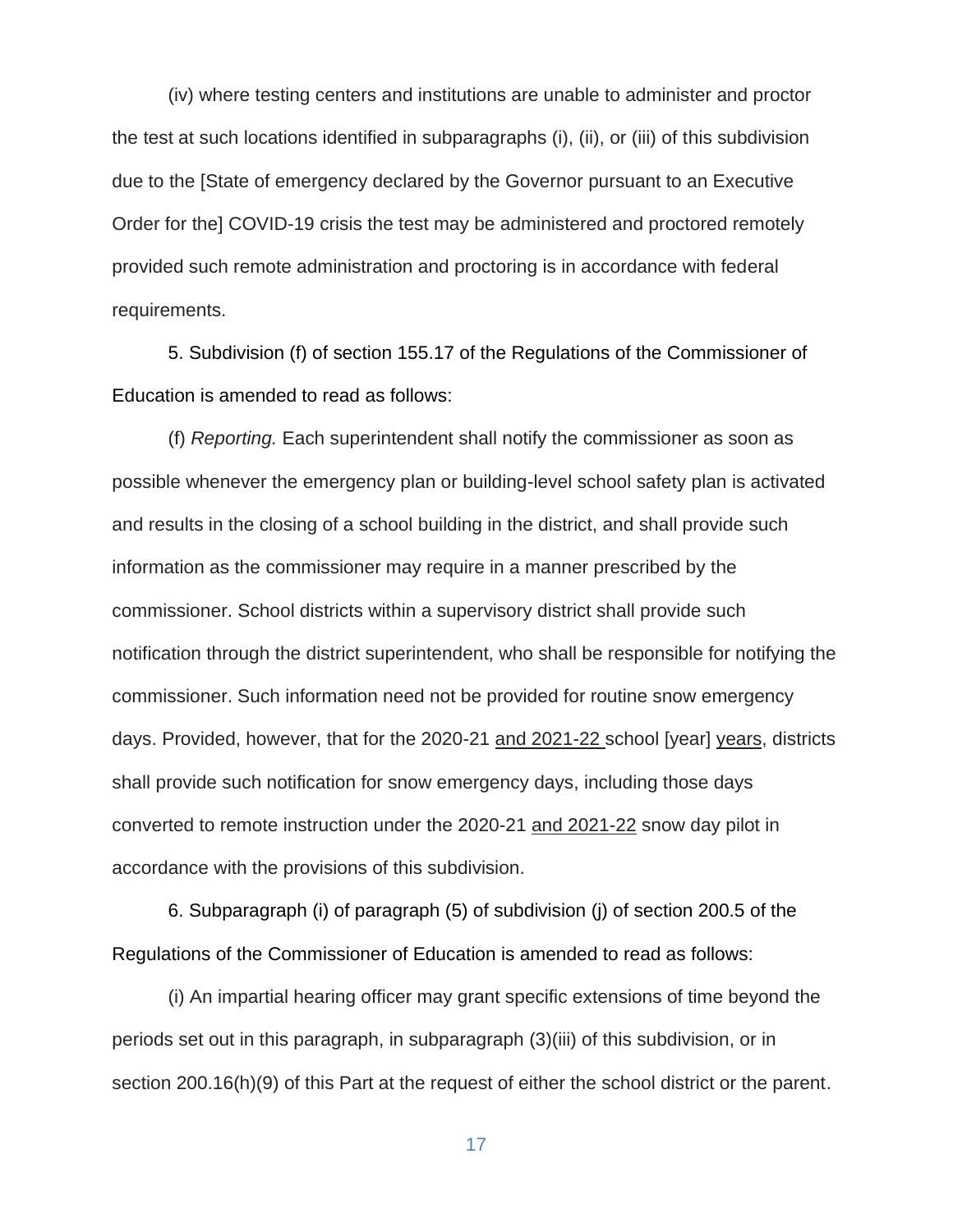The impartial hearing officer shall not solicit extension requests or grant extensions on his or her own behalf or unilaterally issue extensions for any reason. Each extension shall be for no more than 30 days; except that [during the State of emergency declared by the Governor pursuant to an Executive Order(s) for the] due to the COVID-19 crisis, an extension may be granted beyond 30 days but no more than 60 days. Not more than one extension at a time may be granted. The reason for each extension must be documented in the hearing record.

7. Paragraph (2) of subdivision (b) of section 75.2 of the Regulations of the Commissioner of Education is amended to read as follow:

(2) Credit toward the experience requirement may be given for part-time employment accumulated at the rate of not less than 12 hours per week for continuous periods of not less than six months. The department may excuse the requirement that such experience be continuous where such continuous experience cannot be completed due to the [State of emergency declared by the Governor pursuant to an Executive Order for the] COVID-19 crisis.

8. Paragraph (2) of subdivision (a) of section 75.5 of the Regulations of the Commissioner of Education is amended to read as follows:

(2) Credit toward the experience requirement may be given for part-time employment accumulated at the rate of not less than two days per week and consisting of not less than 15 hours per week for continuous periods of not less than six months. The department may excuse the requirement that such experience be continuous where such continuous experience cannot be completed due to the [State of emergency declared by the Governor pursuant to an Executive Order for the] COVID-19 crisis.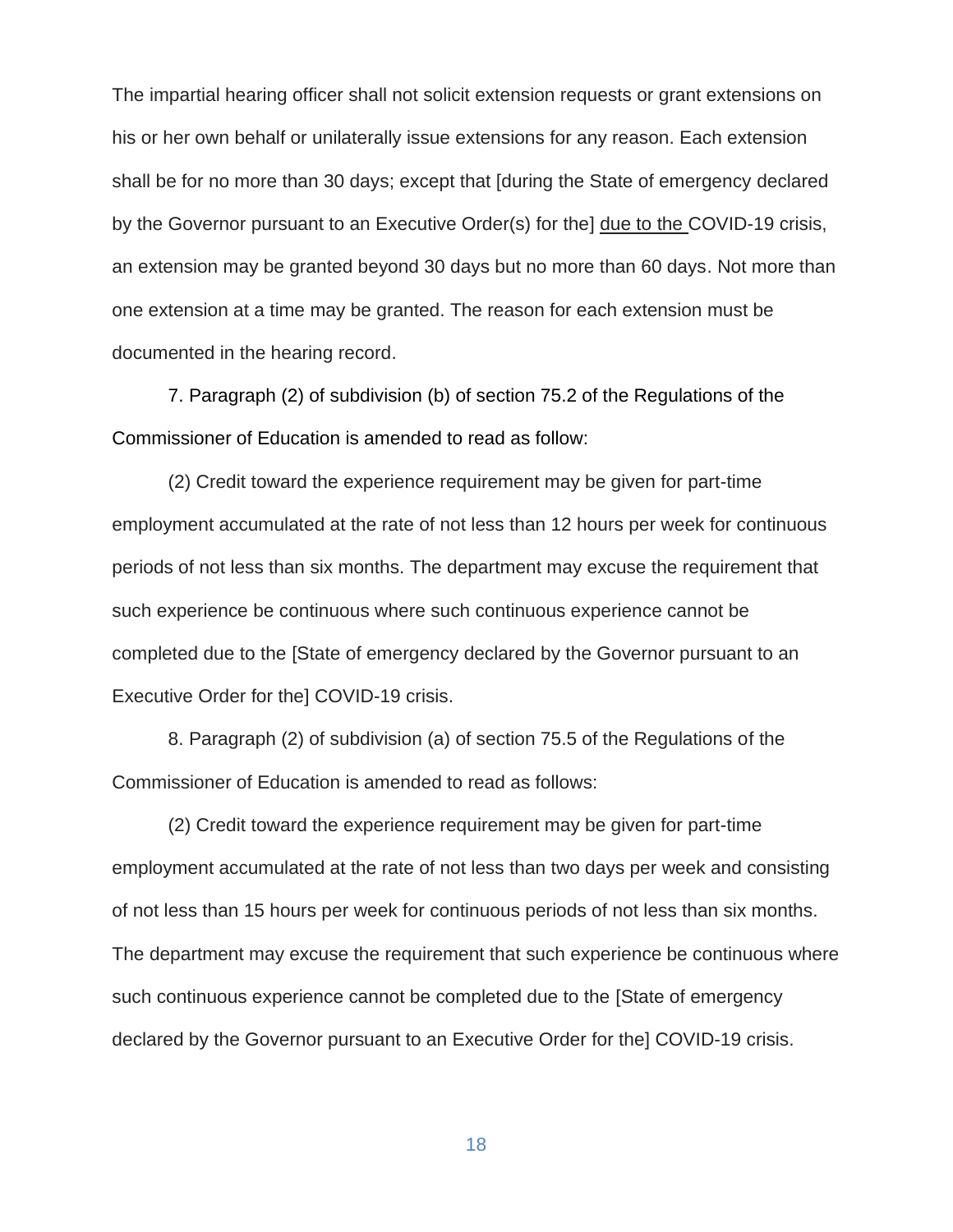9. Subparagraph (ii) of paragraph (1) of subdivision (b) of section 75.5 of the Regulations of the Commissioner of Education is amended to read as follows:

(ii) Credit. Credit toward the experience requirement may be given for part-time employment, accumulated at the rate of not less than 12 hours per week for continuous periods of not less than six months. The department may excuse the requirement that such experience be continuous where such continuous experience cannot be completed due to the [State of emergency declared by the Governor pursuant to an Executive Order for the] COVID-19 crisis.

10. Subdivision (b) of section 76.2 of the Regulations of the Commissioner of Education is amended to read as follows:

(b) For candidates who have accumulated other than full-time supervised experience, part-time experience may be counted if it is obtained at the rate of at least two full days per week (minimum of 15 hours) and for continuous periods of not less than two months for an accumulated total of six months. The department may excuse the requirement that such experience be continuous where such continuous experience cannot be completed due to the [State of emergency declared by the Governor pursuant to an Executive Order for the] COVID-19 crisis.

11. Subparagraph (v) of paragraph (1) of subdivision (c) of section 74.6 of the Regulations of the Commissioner of Education is amended to read as follows:

(v) the supervisor provides at least one hundred hours of in-person individual or group clinical supervision, distributed appropriately over the period of the supervised experience. The Department, in its discretion, may accept alternative means to meet the in-person supervision requirements of this subparagraph that cannot be successfully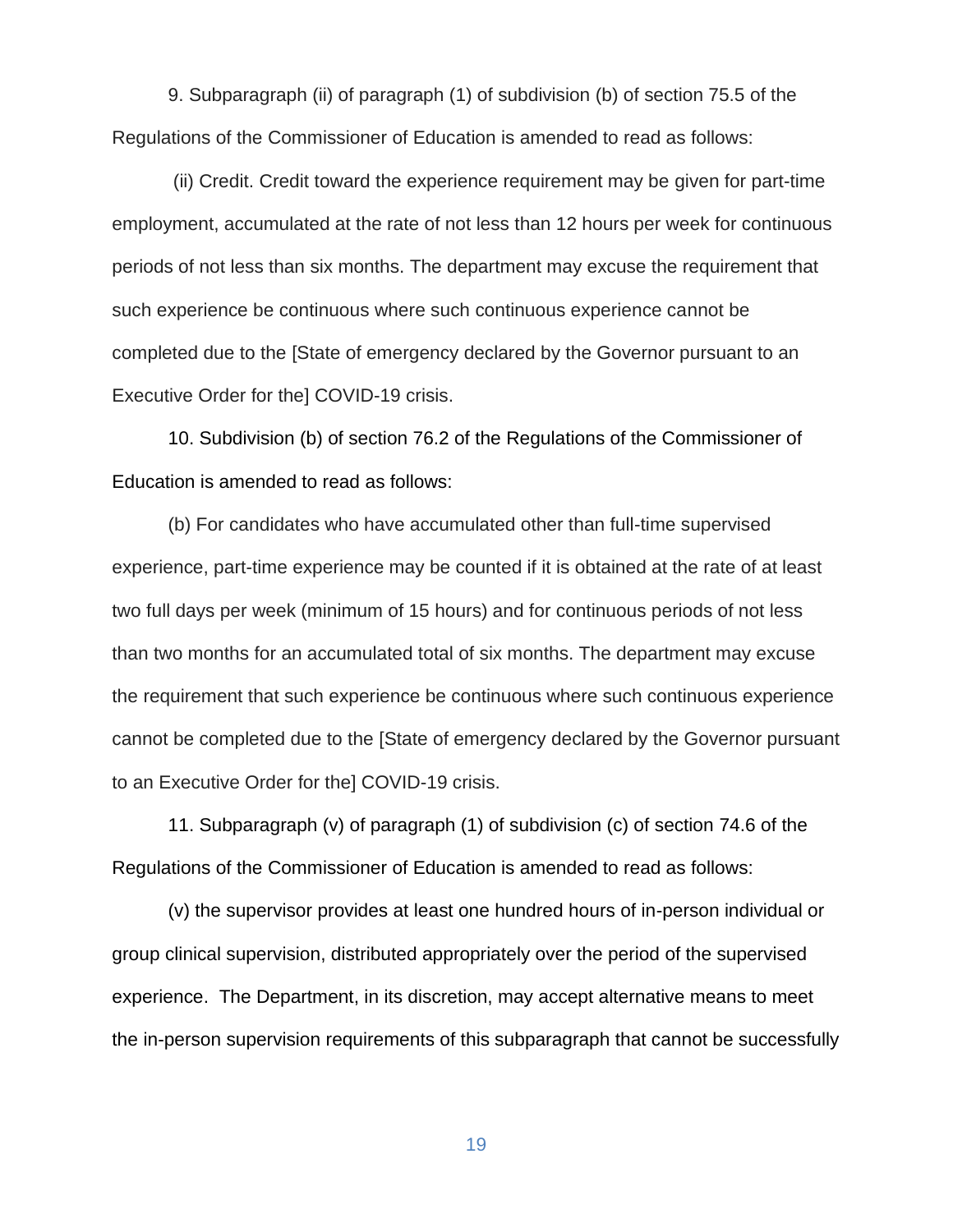completed due to the [State of emergency declared by the Governor pursuant to an Executive Order for the] COVID-19 crisis.

12. Subparagraph (v) of paragraph (1) of subdivision (d) of section 74.6 of the Regulations of the Commissioner of Education is amended to read as follows:

v. the supervisor provides at least two hours per month of in-person individual or group clinical supervision. The Department, in its discretion, may accept alternative means to meet the in-person supervision requirements of this subparagraph that cannot be successfully completed due to the [State of emergency declared by the Governor pursuant to an Executive Order for the] COVID-19 crisis.

13. Paragraph (3) of subdivision (c) of section 79-9.3 of the Regulations of the Commissioner of Education is amended by adding a new paragraph (3) to read as follows to reads as follows:

(3) The Department, in its discretion, may accept alternative means to meet the in-person supervision requirements of paragraph (1) of this subdivision that cannot be successfully completed due to the [State of emergency declared by the Governor pursuant to an Executive Order for the] COVID-19 crisis.

14. Paragraph (3) of subdivision (d) of section 79-10.3 of the Regulations of the Commissioner of Education is amended by adding a new paragraph (3) to read as follows:

(3) The Department, in its discretion, may accept alternative means to meet the in-person supervision requirements of paragraph (1) of this subdivision that cannot be successfully completed due to the [State of emergency declared by the Governor pursuant to an Executive Order for the] COVID-19 crisis.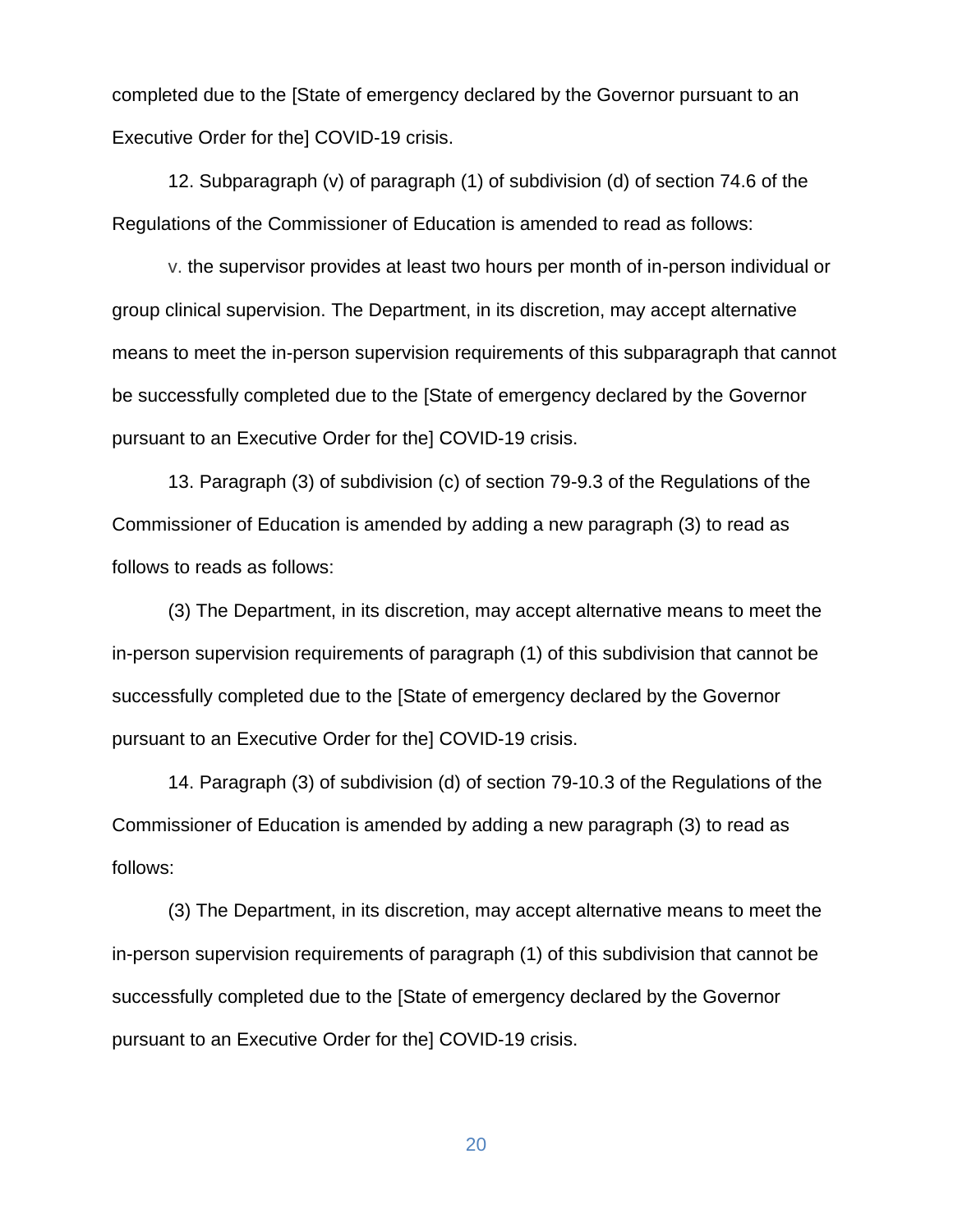15. Paragraph (3) of subdivision (c) of section 79-11.3 of the Regulations of the Commissioner of Education is amended by adding a new paragraph (3) to read as follows:

(3) The Department, in its discretion, may accept alternative means to meet the in-person supervision requirements of this paragraph (1) of this subdivision that cannot be successfully completed due to the [State of emergency declared by the Governor pursuant to an Executive Order for the] COVID-19 crisis[,].

16. Paragraph (3) of subdivision (c) of section 79-12.3 of the Regulations of the Commissioner of Education is amended by adding a new paragraph (3) to read as follows:

(3) The Department, in its discretion, may accept alternative means to meet the In-person supervision requirements of paragraph (1) of this subdivision that cannot be successfully completed due to the [State of emergency declared by the Governor pursuant to an Executive Order for the] COVID-19 crisis.

17. Subparagraph (i) of paragraph (2) of subdivision (b) of section 63.9 of the Regulations of the Commissioner of Education is amended to read as follows:

(i) patients 18 years of age or older, immunizing agents to prevent influenza, pneumococcal, acute herpes zoster, meningococcal, tetanus, diphtheria, COVID-19, or pertussis disease, pursuant to a patient specific order or a non-patient specific order; and

18. Paragraph (1) of subdivision (c) of section 70.4 of the Regulations of the Commissioner of Education is amended to read as follows:

(1) Extension requests. The Department may in its discretion provide an applicant with an extension to the retention period prescribed in paragraph (c) of this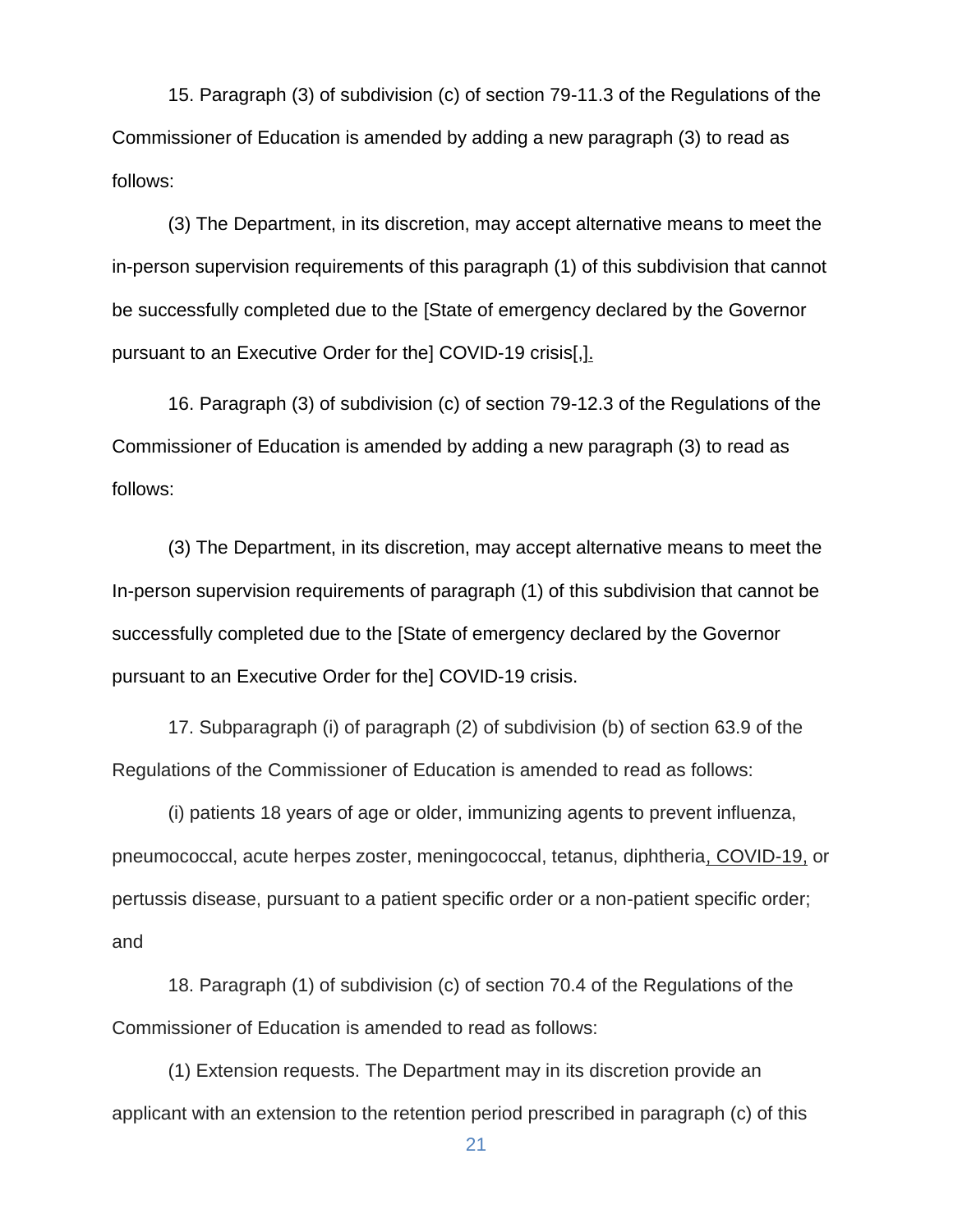subdivision. An extension may be granted upon a finding by the Department of extenuating circumstances outside the applicant's control. The length of an extension shall be determined by the Department as it relates to the length of the extenuating circumstances experienced by the applicant. The Department may consult with the State Board for Public Accountancy on the appropriateness of granting extension requests. The [department] Department may accept passing examination scores that are outside the 18-month requirement where such examinations cannot be completed in the 18-month due to the [State of emergency declared by the Governor pursuant to an Executive Order for the] COVID-19 crisis.

19. Paragraph (3) of subdivisions (a) and (b) of section 52.30 of the Regulations of the Commissioner of Education is amended to read as follows:

(3) include a field practicum of at least 900 clock hours in social work integrated with the curricular content prescribed in paragraph (2) of this subdivision. The Department, in its discretion, may modify the field experience, practicums or other such experience requirements set forth in this section, to the extent authorized by law, if such requirements cannot be successfully completed due to the COVID-19 crisis.

(3) include a field practicum of at least 900 clock hours in social work integrated with the curricular content prescribed in paragraph (2) of this subdivision. The Department, in its discretion, may modify the field experience, practicums or other such experience requirements set forth in this section, to the extent authorized by law if such requirements cannot be successfully completed due to the COVID-19 crisis.; and

20. Subdivision (d) of section 83.5 of the Regulations of the Commissioner of Education is amended by adding a new subdivision (d) to read as follows: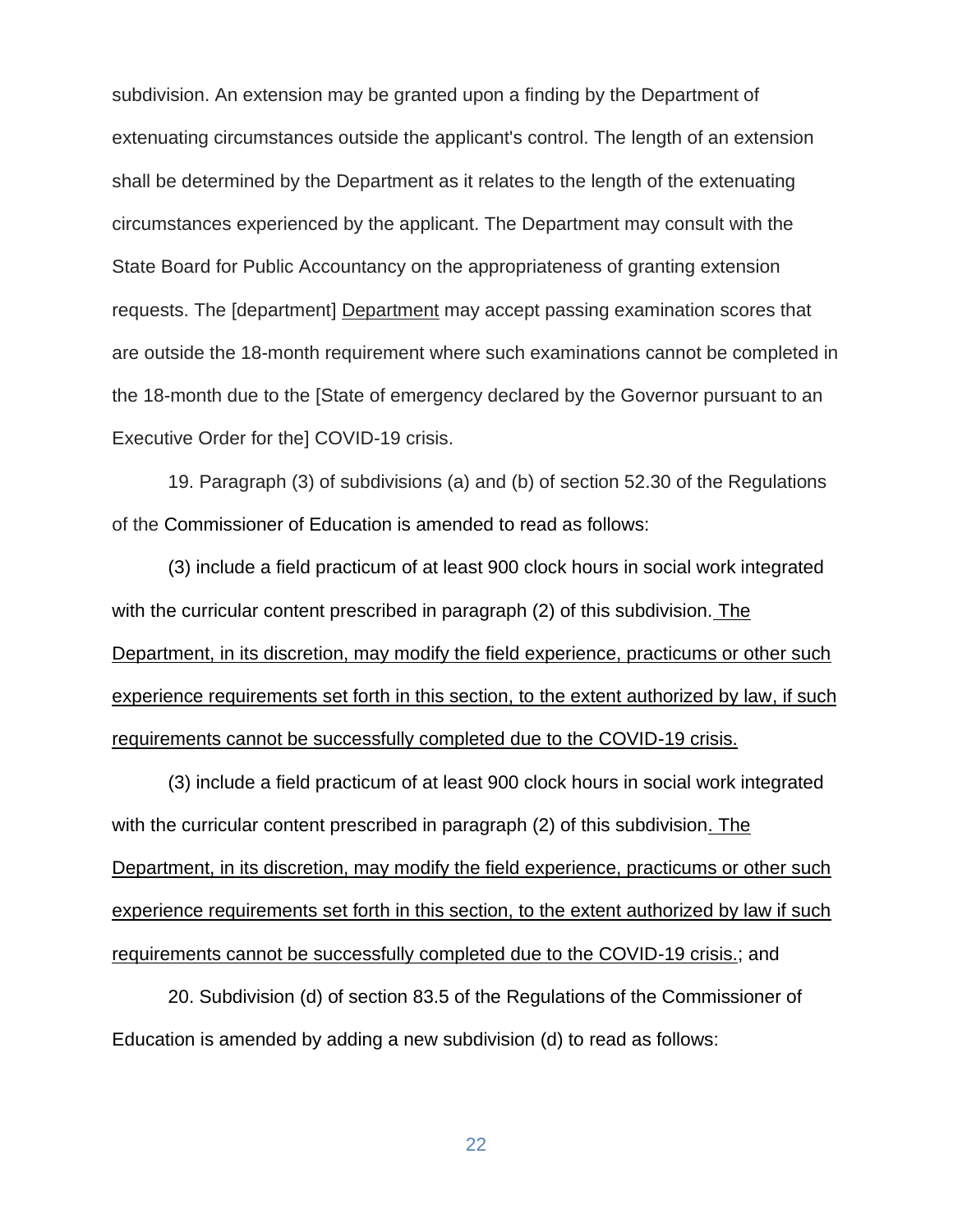(d) Notwithstanding any provision of this section to the contrary, the Commissioner may excuse late filings for any timeline prescribed in this section where such late filings are due to [the State of emergency declared by the Governor pursuant to an Executive Order(s) for] the COVID-19 crisis.

21. Subparagraph (x) of paragraph (4) of section 87.5 of the Regulations of the Commissioner of Education is amended by adding a new subparagraph (x) to read as follows:

(x) Notwithstanding any provision of this paragraph to the contrary, the Department may excuse the timeframes prescribed in this paragraph for submission of responses by prospective school employees where such late submissions are due to [the State of emergency declared by the Governor pursuant to an Executive Order(s) for] the COVID-19 crisis.

22. Paragraph (5) of section 87.5 of the Regulations of the Commissioner of Education is amended by adding a new subparagraph (v) to read as follows:

(v) Notwithstanding any provision of this paragraph to the contrary, the Commissioner's designee may excuse the timeframes prescribed in subparagraphs (i) and (ii) of this paragraph for submission of appeals and additional appeal papers by prospective school employees where such late submissions are due to [the State of emergency declared by the Governor pursuant to an Executive Order(s) for] the COVID-19 crisis.

23. Paragraph (2) of subdivision (k) of section 87.2 of the Regulations of the Commissioner of Education is amended to read as follows:

(2) who will reasonably be expected by such covered school to provide services which involve direct contact, meaning in person, face-to-face communication or